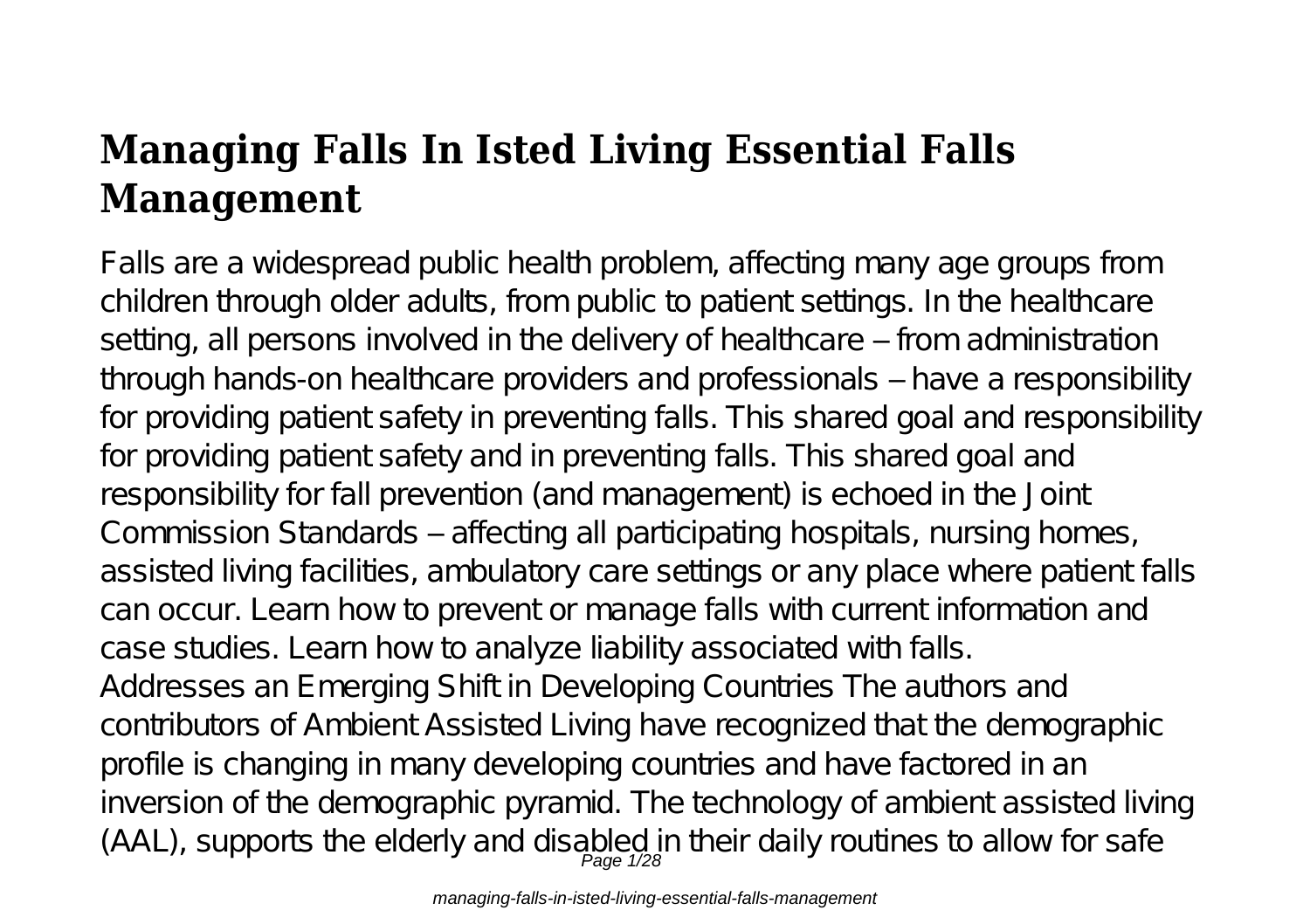and independent living for as long as possible. Dedicated to ambient intelligence—electronic environments that are sensitive and responsive to the presence of people—Ambient Assisted Living highlights the technologies that center on the needs of these special interest groups, such as the elderly or people with disabilities. Beneficial to students, practitioners, and users of ambient assisted living (AAL), this text compiles scattered information on the subject, outlines the most important and significant work in related literature, and covers the latest hardware and software for ergonomic design pertaining to AAL. From inception to implementation, the text assesses what has been produced and researched so far and looks for trends and clues for the future. It reviews literature on AAL published since 2007 and describes the main features and areas of products or systems that interlink and improve new or existing technologies and systems. This text: Provides extensive coverage of the applications, software, and information management for AAL Contains an overview of the concepts related to AAL Includes a comprehensive review of the state of the art on pervasive and mobile health (m-health) applications Describes a set of projects and work with scientific relevance in AAL Introduces a framework focused on the monitoring and assistance of elderly persons living alone Discusses a prospective study on technological systems for people with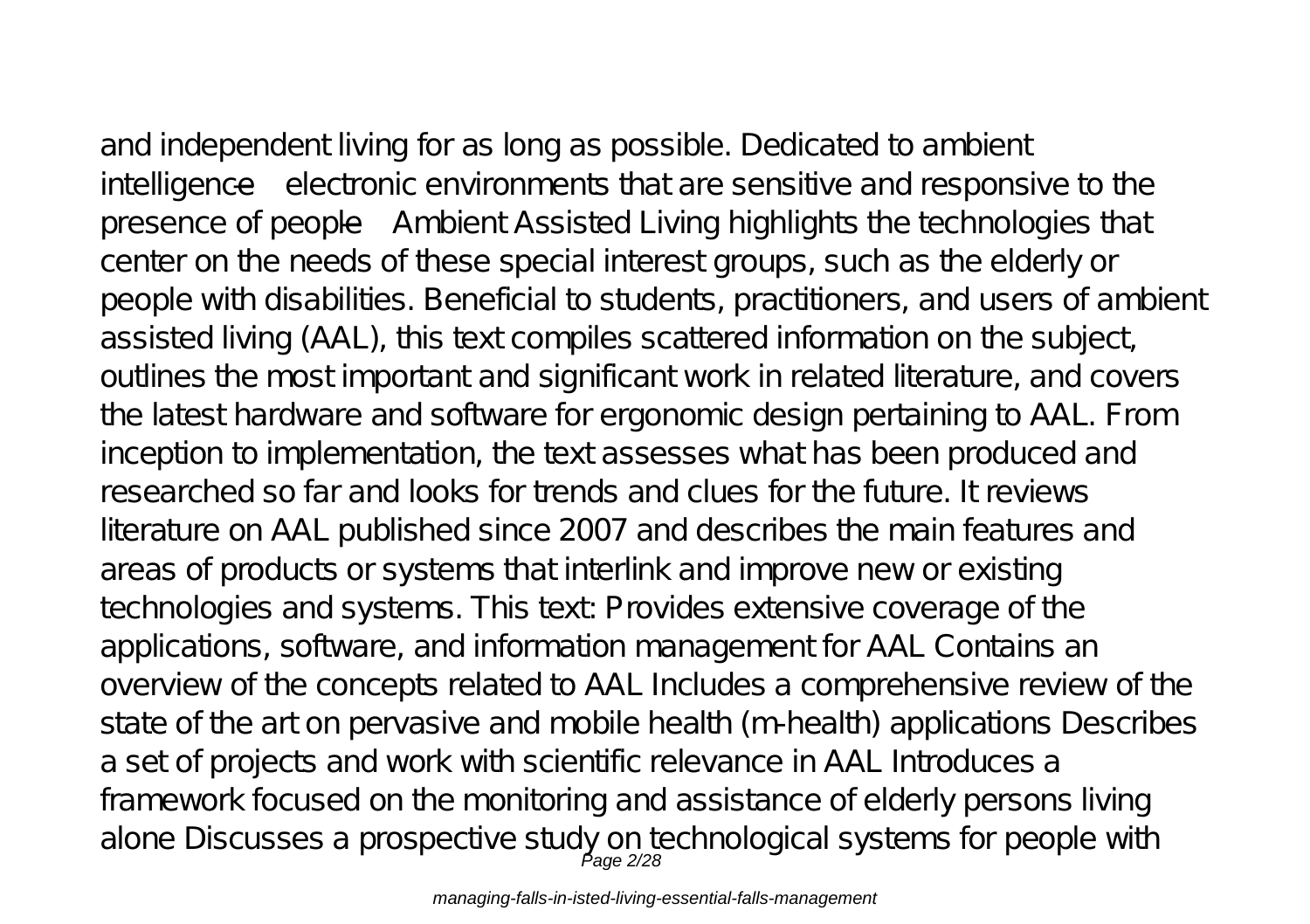cognitive disabilities Ambient Assisted Living highlights technologies that adapt to the user rather than the user adapting to the technology. This text proposes technologies that can enable assisted persons to live independently for longer and reduce the need for long-term care.

The WHO Falls Prevention for Active Ageing model provides an action plan for making progress in reducing the prevalence of falls in the older adult population. By building on the three pillars of falls prevention, the model proposes specific strategies for: 1. Building awareness of the importance of falls prevention and treatment; 2. Improving the assessment of individual, environmental, and societal factors that increase the likelihood of falls; and 3. For facilitating the design and implementation of culturally appropriate, evidence-based interventions that will significantly reduce the number of falls among older persons. The model provides strategies and solutions that will require the engagement of multiple sectors of society. It is dependent on and consistent with the vision articulated in the WHO Active Ageing Policy Framework. Although not all of the awareness, assessment, and intervention strategies identified in the model apply equally well in all regions of the world, there are significant evidence-based strategies that can be effectively implemented in all regions and cultures. The degree to which progress will be made depends on to the success in integrating falls prevention strategies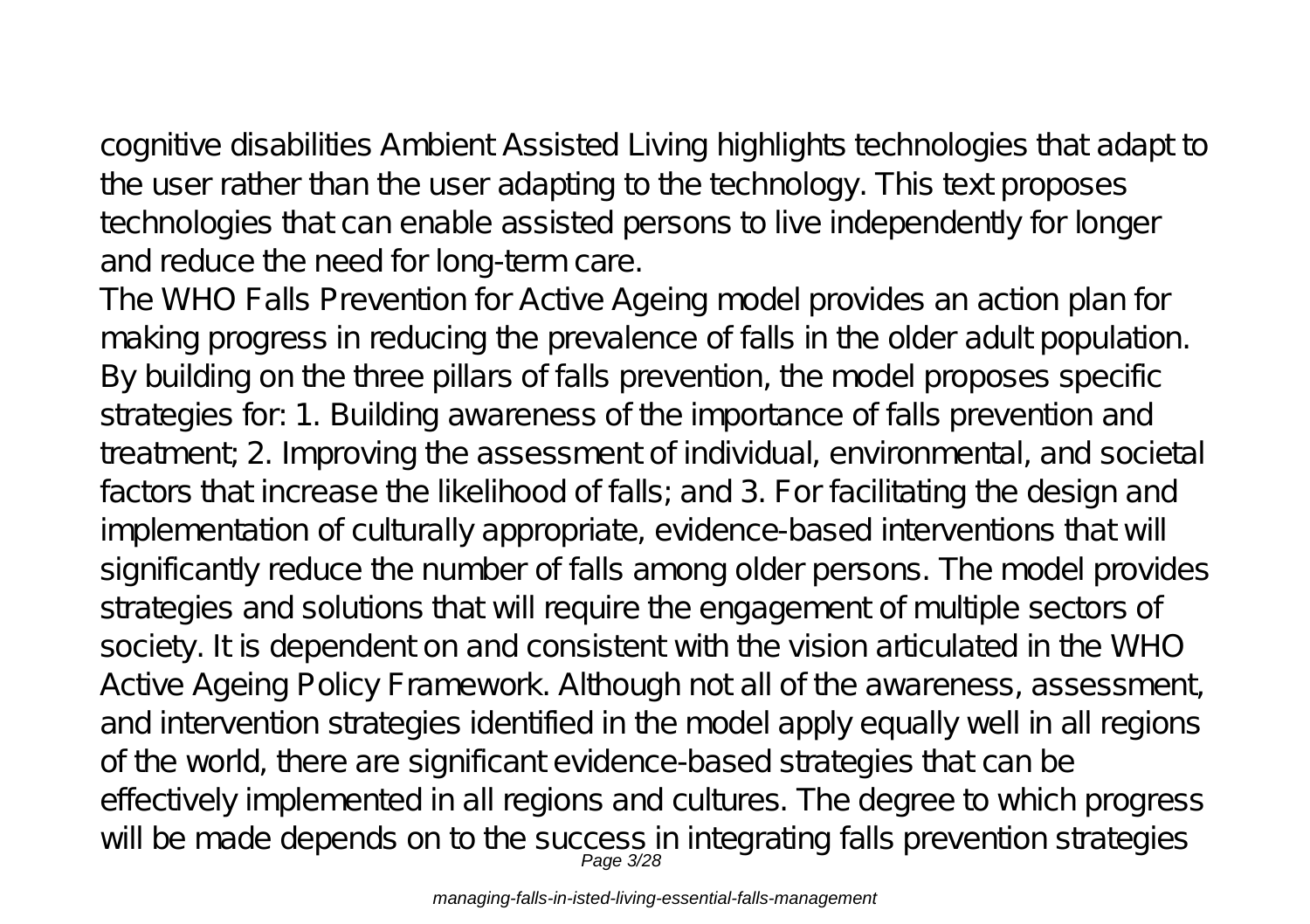into the overall health and social care agendas globally. In order to do this effectively, it is necessary to identify and implement culturally appropriate, evidence-based policies and procedures. This requires multi-sectoral, collaborations, strong commitment to public and professional education, interaction based on evidence drawn from a variety of traditional, complementary, and alternative sources. Although the understanding of the evidence-base is growing, there is much that is not yet understood. Thus, there is an urgent need for continued research in all areas of falls prevention and treatment in order to better understand the scope of the problem worldwide. In particular, more evidence of the cost-effectiveness of interconnections is needed to develop strategies that are most likely to be effective in specific setting and population sub-groups.

This guide provides vital information on more than 5100 of the largest US public and private companies and other enterprises (government owned, foundations, schools, partnerships, subsidiaries, joint ventures, co-operatives and not-forprofits) with sales of more than \$125 million, plus public companies with a market capitalization of more than \$500 million.

What Have States Achieved and how is the Federal Role Evolving? : Roundtable Before the Special Committee on Aging, United States Senate, One Hundred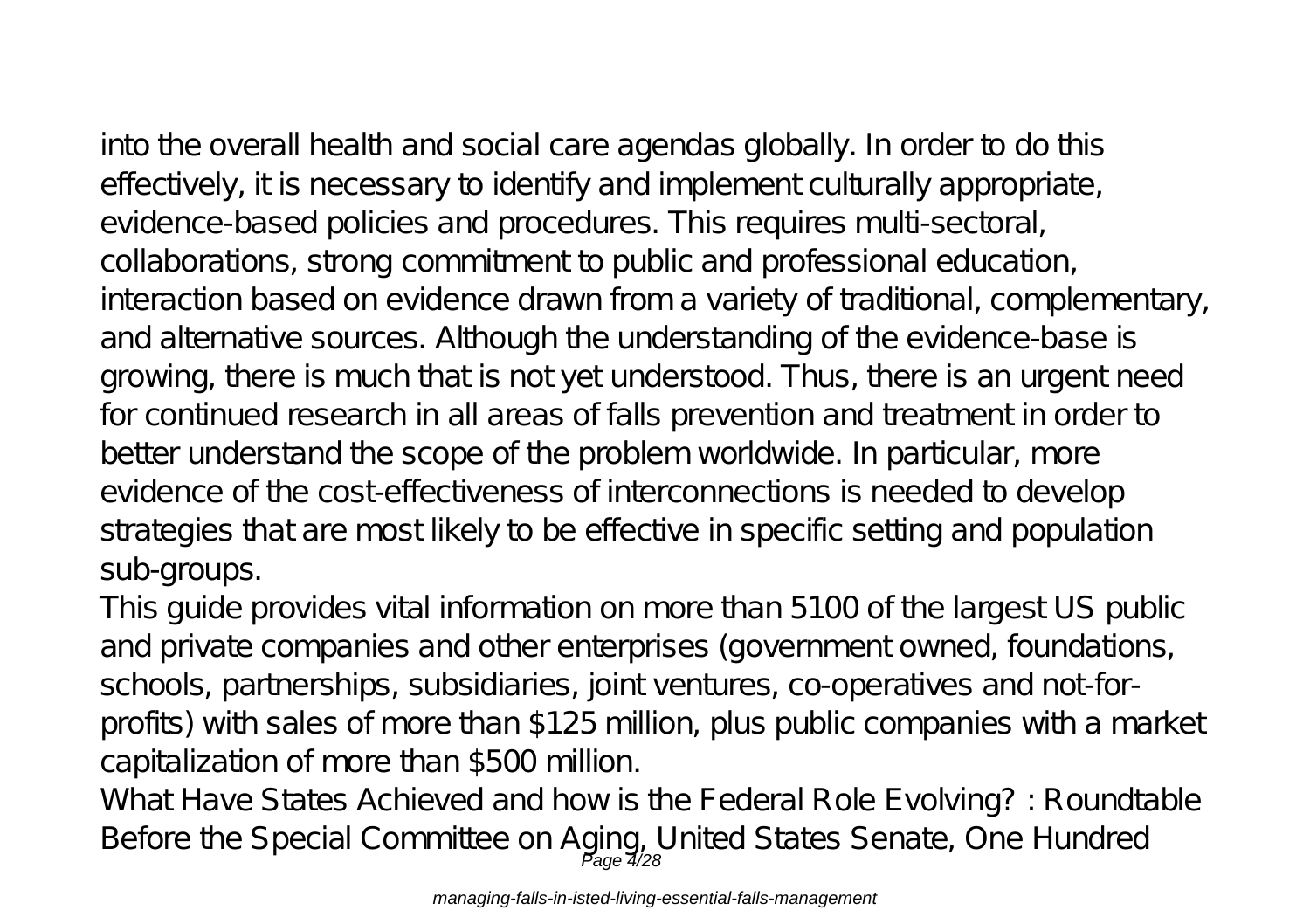Twelfth Congress, First Session, Washington, DC, March 15, 2011 Clinical and Medical-Legal Perspectives of Falls Across the Life A Comprehensive Resource in Gerontology and Geriatrics Ambient Assistive Health and Wellness Management in the Heart of the City Guidelines for Effective Clinical Management Hoover's Masterlist of Major U. S. Companies, 1998-1999 Essential Lessons for the Success of Telehomecare The third edition of this popular textbook - formerly Physical Management in Neurological Rehabilitation and now renamed Physical Management for Neurological Conditions - maintains its scientific and research base with extensive use of references and case studies. It is the only book for physiotherapists that offers a comprehensive overview of the basic principles of neurological rehabilitation, specific neurological / neuromuscular conditions and the related physiotherapy treatment approaches used. Important areas which feature throughout are discussed in relation to the different neurological conditions and include: a non-prescriptive, multidisciplinary, problemsolving approach to patient management involvement of the patient and carer in goalsetting and decision-making (client-centred practice) use of outcome measures to evaluate the effects of treatment in everyday practice use of case studies to illustrate clinical practice scientific evidence of treatment effectiveness Additional specialist editor – Dr Emma Stack Refined content but with the inclusion of 4 brand new chapters: an introductory chapter on rehabilitation in practice one on respiratory management<br>Page 5/28

managing-falls-in-isted-living-essential-falls-management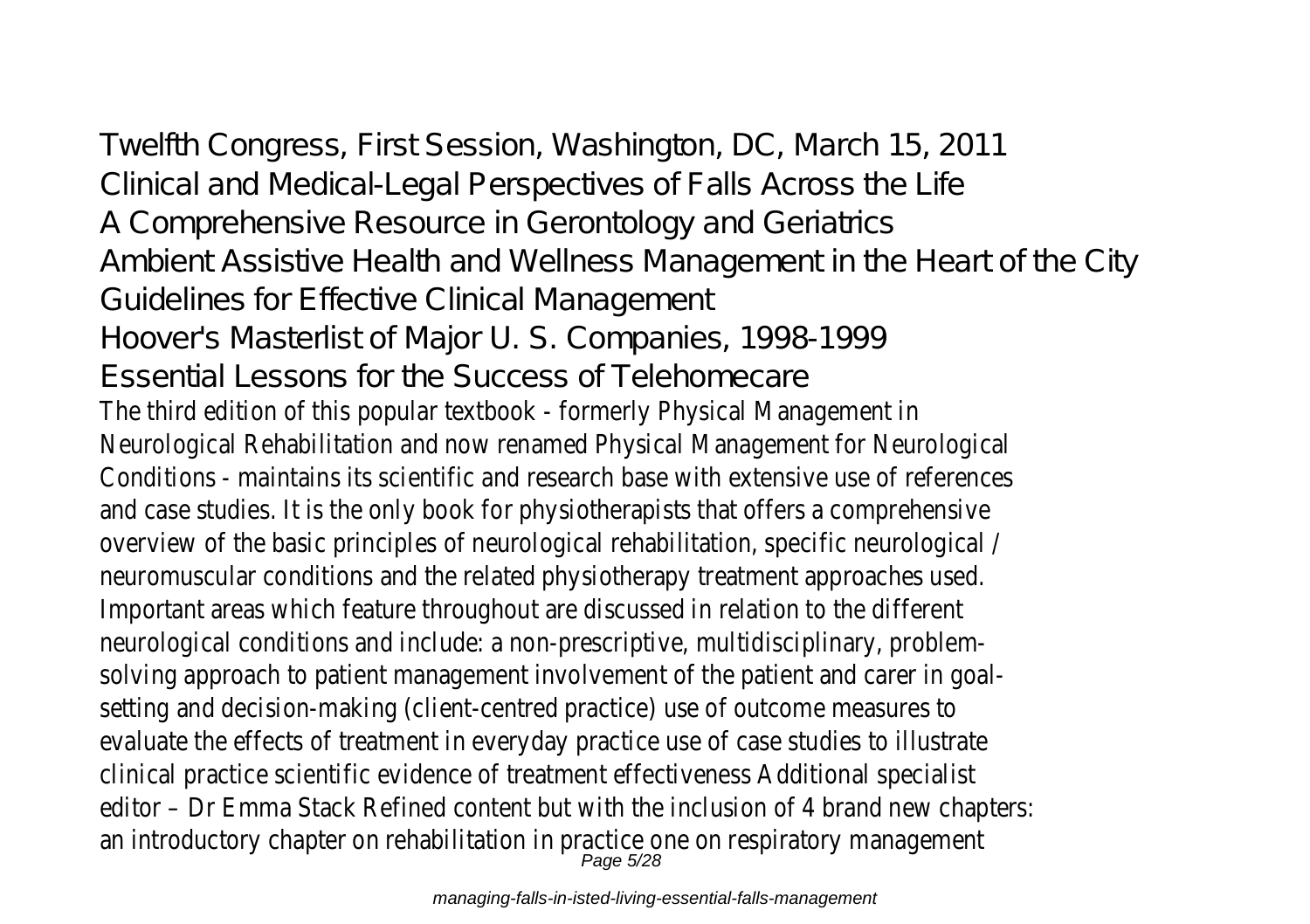and two covering self management and falls under the section entitled Skill Acquisition and Learning 11 new expert contributors join the reduced contributor team of 31 Continuing its superiority in the health care risk management field, this sixth edition of The Risk Management Handbook for Health Care Organizations is written by the key practitioners and consultant in the field. It contains more practical chapters and health care examples and additional material on methods and techniques of risk reduction and management. It also revises the structure of the previous edition, and focuses on operational and organizational structure rather than risk areas and functions. The three volumes are written using a practical and user-friendly approach.

Falls among the elderly population are a major cause of concern in skilled nursing settings and nursing home facilities. falls occur in 50 to 75% of nursing home patients, twice as many elderly people fall each year in nursing homes as do in the community. Between 10-20% of nursing home falls result in serious injury for the elderly patient.Nursing home falls may result in disability, functional decline, reduced independence, and decreased quality of life in the elderly. Because the outcome from falls can have a serious negative impact, developing a value-based fall prevention program will enable more positive outcomes. Enter, the 10-step method in fall prevention. It is a simple step by step method that gives a big picture in addressing the falls problem that affects the elderly population. This book provides the information that readers can benefit from, their families and loved ones that are staying in nursing homes and assisted living facilities.May this book be of great help to the reader, and in doing so, it can improve and save lives!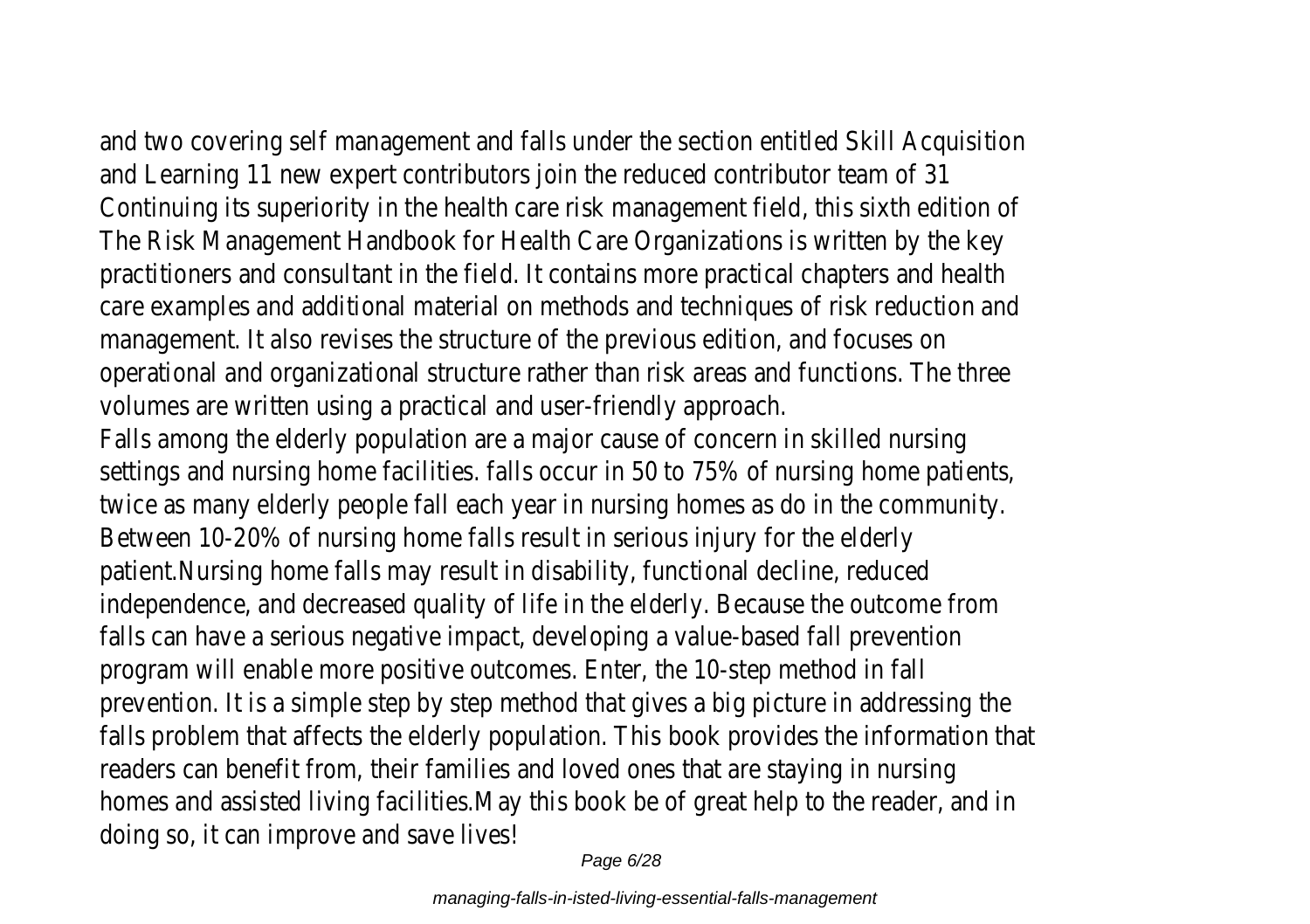This book is a reference which addresses the many settings that geriatric care managers find themselves in, such as hospitals, long-term care facilities, and assisted living and rehabilitation facilities. It also includes case studies and sample forms.

Ensuring Quality and Oversight in Assisted Living

Prevention and Management

The 10-Step Method to Prevent Elderly Falls

A Manual for Management and Practice

Physical Management for Neurological Conditions E-Book

Assisted Living

A Conflicted View of Telehomecare After a 20 Year Journey

*Telehomecare systems have been in existence, in one form or another, for at least a decade. At the outset, the concept seemed to promise both a solution to controlling rising health care costs and a means of delivering the improved care which would enable the elderly to stay in their own homes for longer; but although it received enthusiastic support from governments and care professionals, as well as the commercial sector, adoption within a given community has not yet been achieved, and overall success has been limited at best. This book addresses the question of why, despite the investment of so much time, money and effort, Telehomecare is not more widely used than it is. The author describes his 20 years of experience in the field as a journey which started with a concern over his* Page 7/28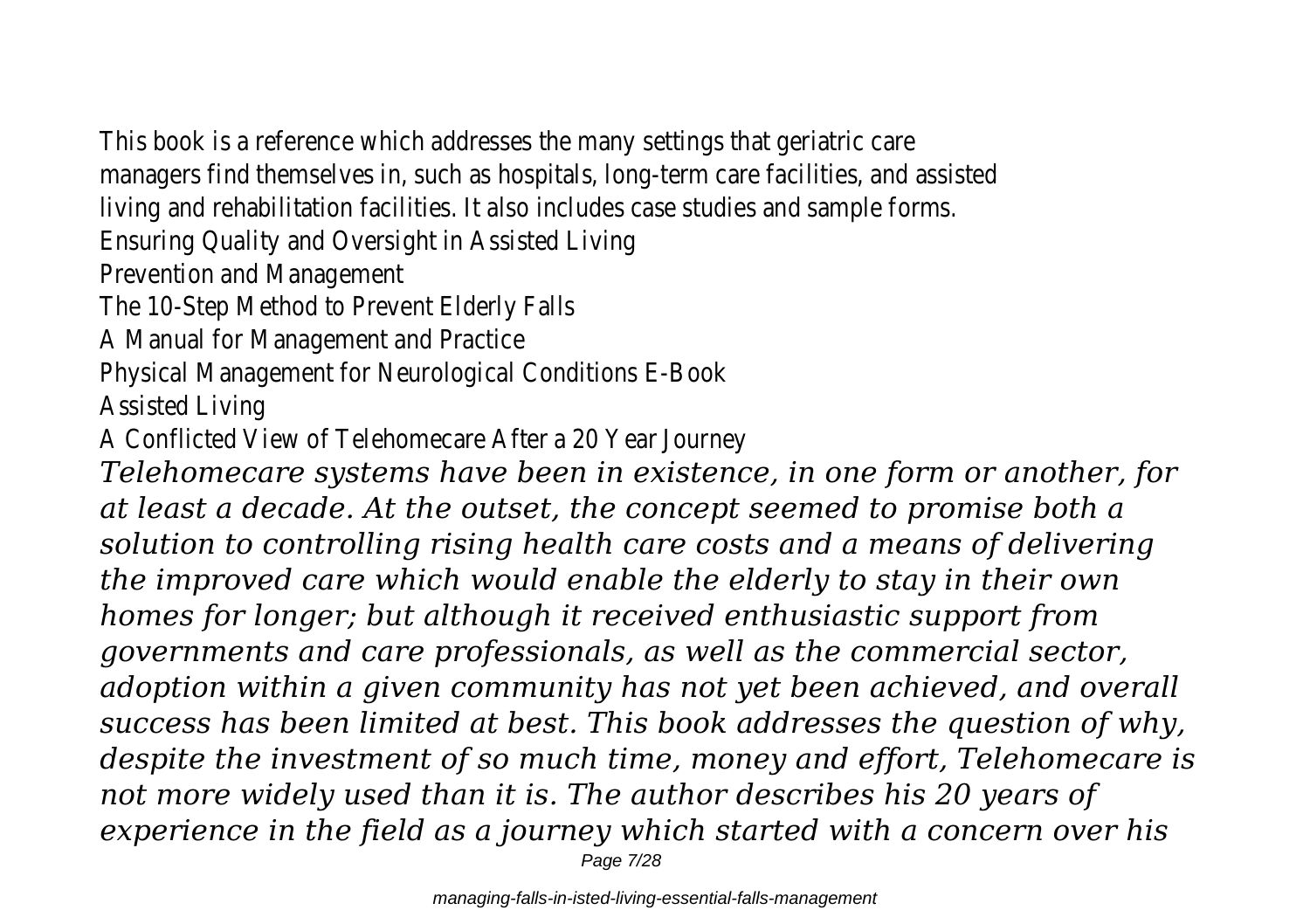*mother's health, and ended with himself and a colleague selling a series of patents to General Electric. Drawing on his experiences as an inventor, entrepreneur, businessman, implementer and researcher, he conducts a frank and thorough consideration of what has gone wrong, and offers an unflinching set of suggestions as to how to make it right. Telehomecare must become more than just a passive emergency response system if it is to have any chance of achieving its full potential. The analysis offered by this book will be of interest to all those whose work involves the development or implementation of Telehomecare systems.*

*Note to Readers: Publisher does not guarantee quality or access to any included digital components if book is purchased through a third-party seller. AJN Book of the Year 2016 First-Place Winner in Gerontological Nursing! "The evidence-based protocols are designed as a primary reference and are useful, substantive, and timely....The broader contributions of useful format and succinct review of the evidence make it likely that this text will continue to be the leading resource in nursing education and practice." —The Gerontologist "As a gerontological clinical educator/research nurse, I will often use this as a reference. The format and the content are good, and the explanations of how to best use the evidence simplify the process of sifting through mountains of information to*

Page 8/28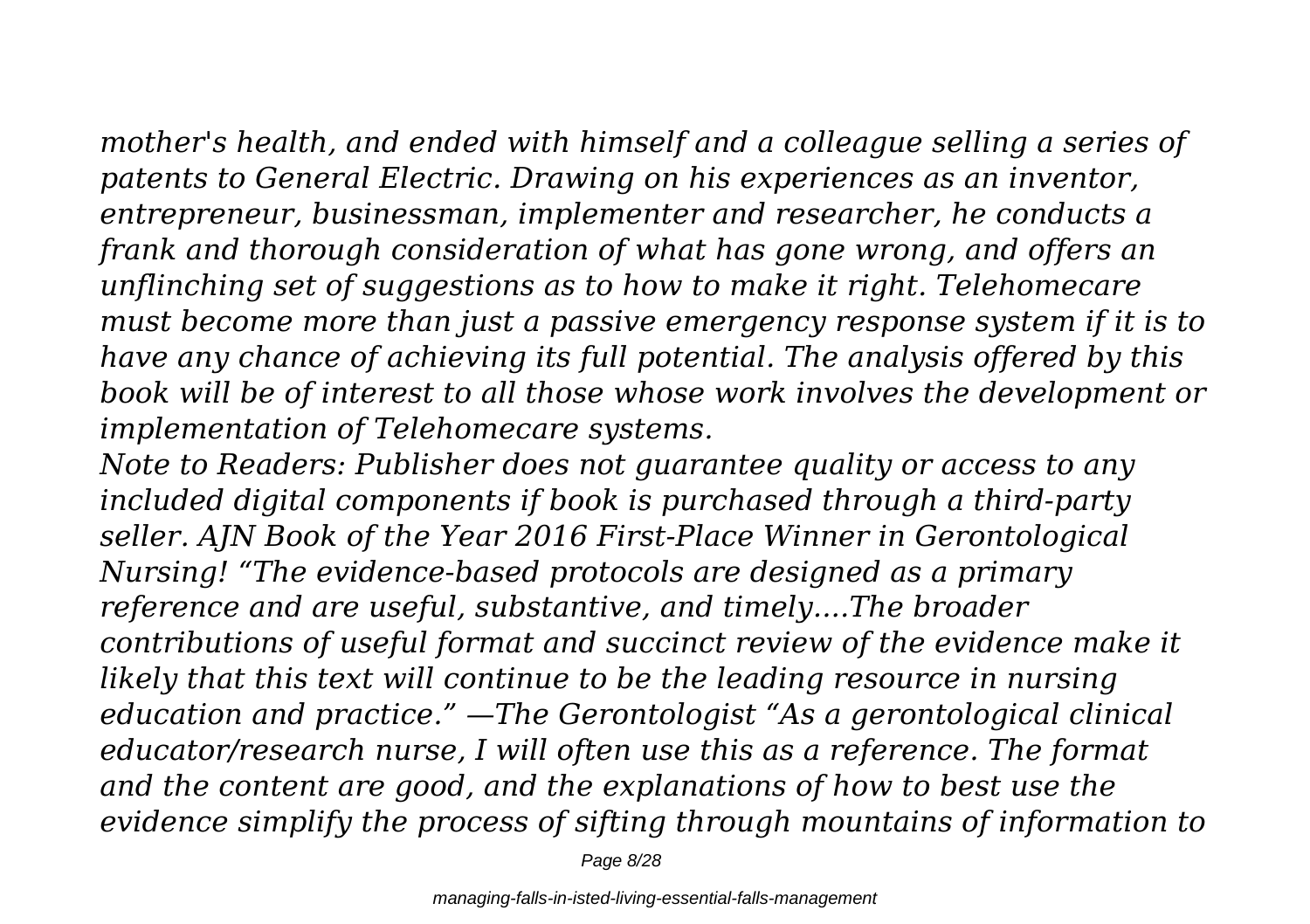*figure the best practice." Score: 97,\*\*\*\* —Doody's The newest edition of this distinguished reference in geriatric nursing delivers updated guidelines, new illustrative case studies, and the latest evidence-based protocols developed by leading researchers, educators, and practitioners in each topic area. The sixth edition includes new approaches devoted to supporting LGBTQ+ elders, persons living with dementia and their families, and older adults living with HIV. New operational strategies provide guidance in using the electronic health record, implementing improved person-centered care approaches, and maintaining age-friendly atmospheres. Using evidence derived from all levels of care, this text offers developed guidelines for improving both quality and outcomes when caring for older adults in multiple disciplines, including interprofessional team members, long-term care and other staff educators, social workers, dietitians, and physicians. Chapters provide assessment and management principles, clinical interventions, specialty practice, and models of care. They consistently feature chapter objectives, annotated references, evidence ratings for each protocol, and resources for further investigation. Each protocol is embedded within the chapter content to provide context and detailed evidence. The protocols consistently include an overview, evidence-based assessment, intervention strategies, and a supporting case*

Page 9/28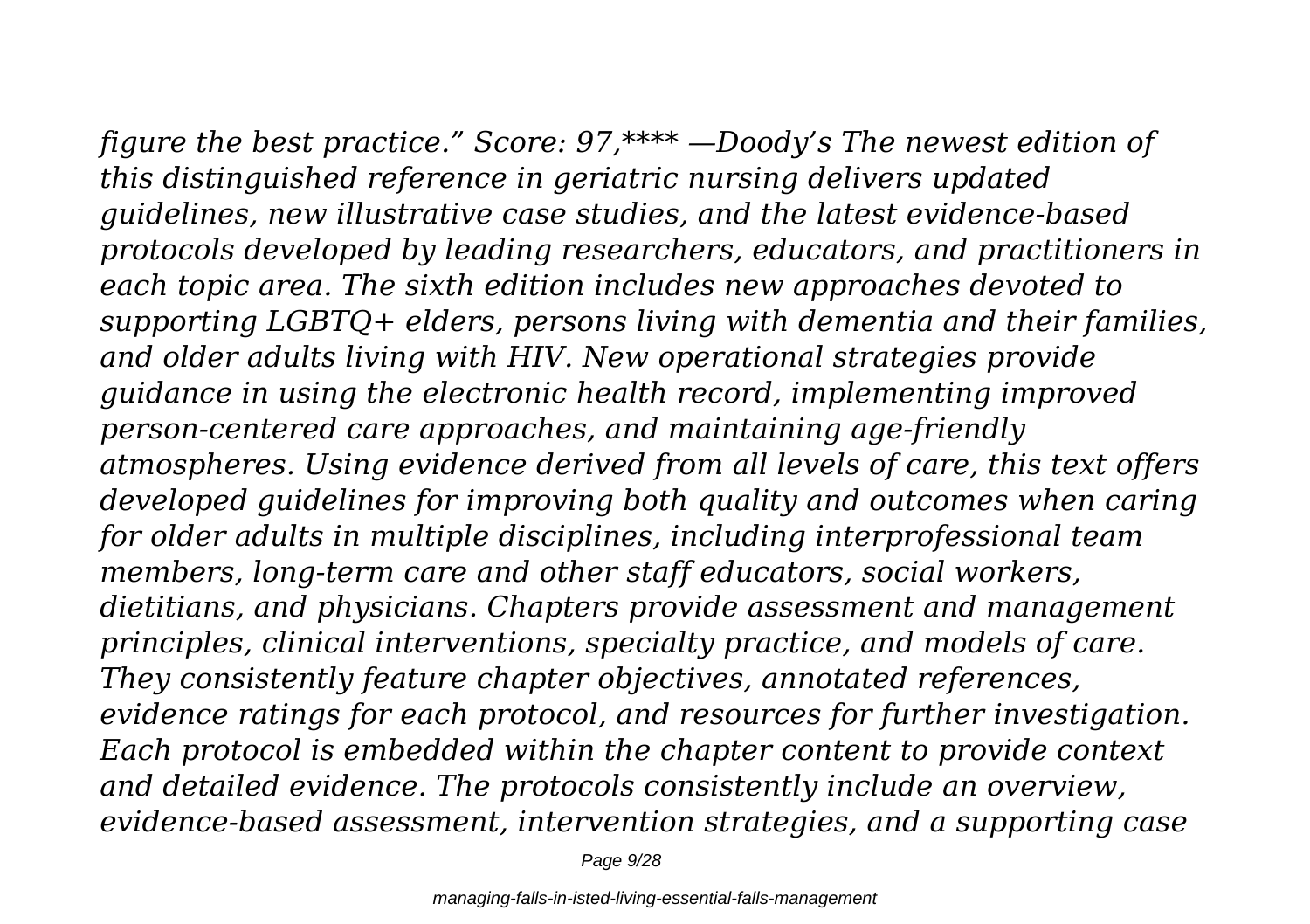*study with discussion. PowerPoint presentations and a test bank are available as instructor's resources. New Chapters: Informational Technology: Embedding CPGs Organizational Approaches to Promote Person-Centered Care Environmental Approaches to Support Aging-Friendly Care HIV Prevention and Care for the Older Adult LGBTQ+ Perspectives Key Features: Best practices for in-patient, in-home, and longterm care settings Case studies with discussions in each chapter to illustrate application of clinical practice and related Nursing Standard of Practice Protocol The AGREE systematic method was used to evaluate each protocol and validate this book's content Instructor's resources including PowerPoints and a Test Bank Purchase includes digital access for use on most mobile devices and computers*

*As the number of older adults continues to rise, falling in older adults has become a national health care issue. Many older adults who fall reside in assisted living facilities. Every time a fall incident occurs, first responders are called, utilizing a significant amount of first responder time and resources. Therefore, the purpose of this project was to implement a fall prevention program for residents of an assisted living facility (ALF) to reduce fall risk and fall-related calls to the local fire department. The project consisted of a four-week course given once weekly for 60 minutes to*

Page 10/28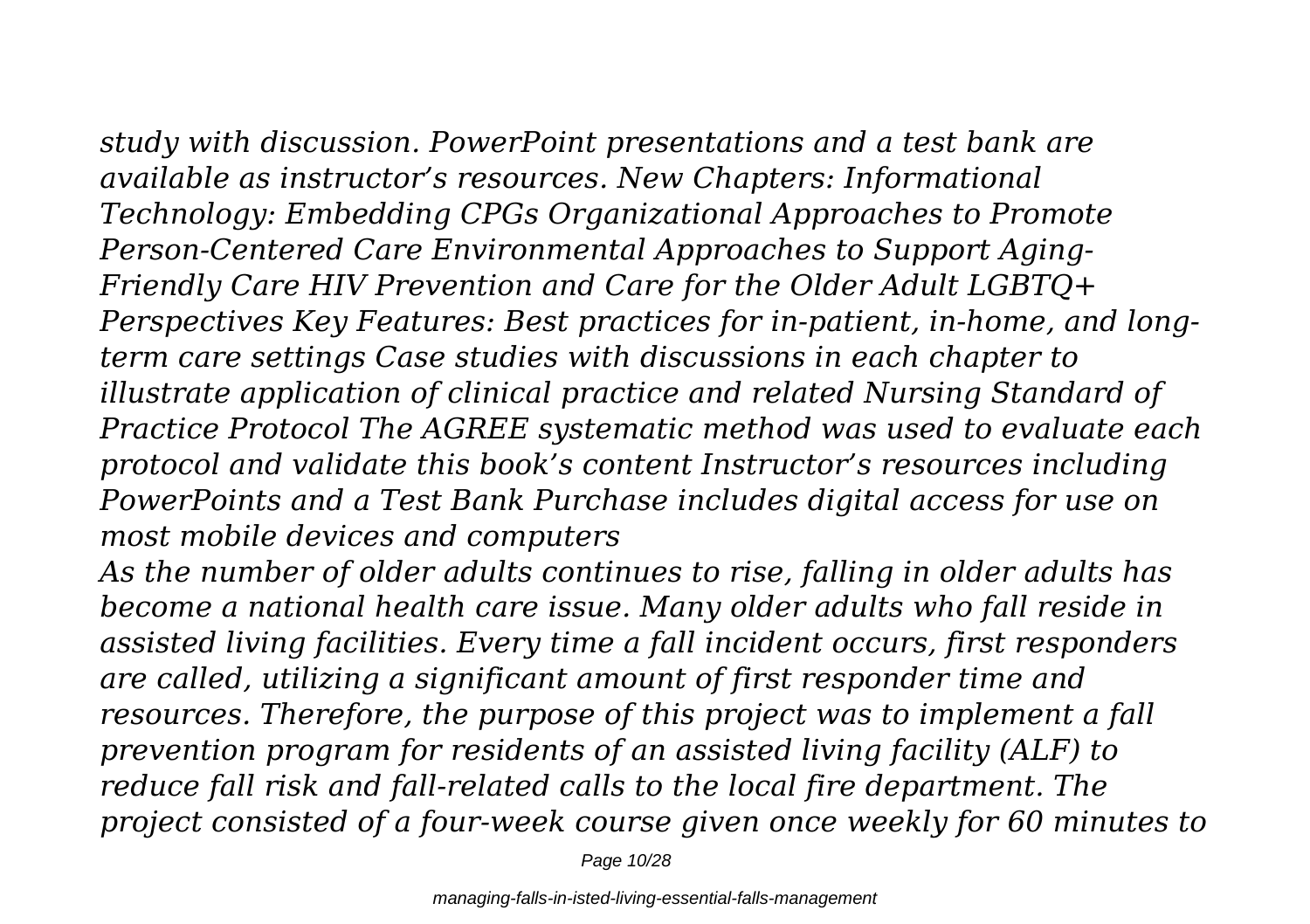*residents at an ALF. Course content was evidence-based and included information on the role of occupational therapy in fall prevention, strength and balance exercises, environmental fall risks, and how hydration, nutrition, vitamin D intake, bone health, and medication management impact fall risk. Feedback was overwhelmingly positive, indicating that participants found the information helpful and relevant. Occupational therapists and other health professionals can play an important role in the education of residents and staff of ALFs to increase awareness of fall risks, promote health and well-being among older adults, and help decrease fallrelated calls to first responders.*

*Falls in older people is acomprehensive guide to preventing and managing falls in hospitals and long-term care settings. Jam-packed with practical strategies, assessment tools, and management practices, Falls in Older People includes all the medical, rehabilitative, and environmental strategies, needed in any care setting to protect the safety and health of atrisk older adults.*

*The Safety of Older People*

*Evidence-Based Geriatric Nursing Protocols for Best Practice*

*Ambient Assisted Living*

*Risk Management Handbook for Health Care Organizations, 3 Volume Set*

Page 11/28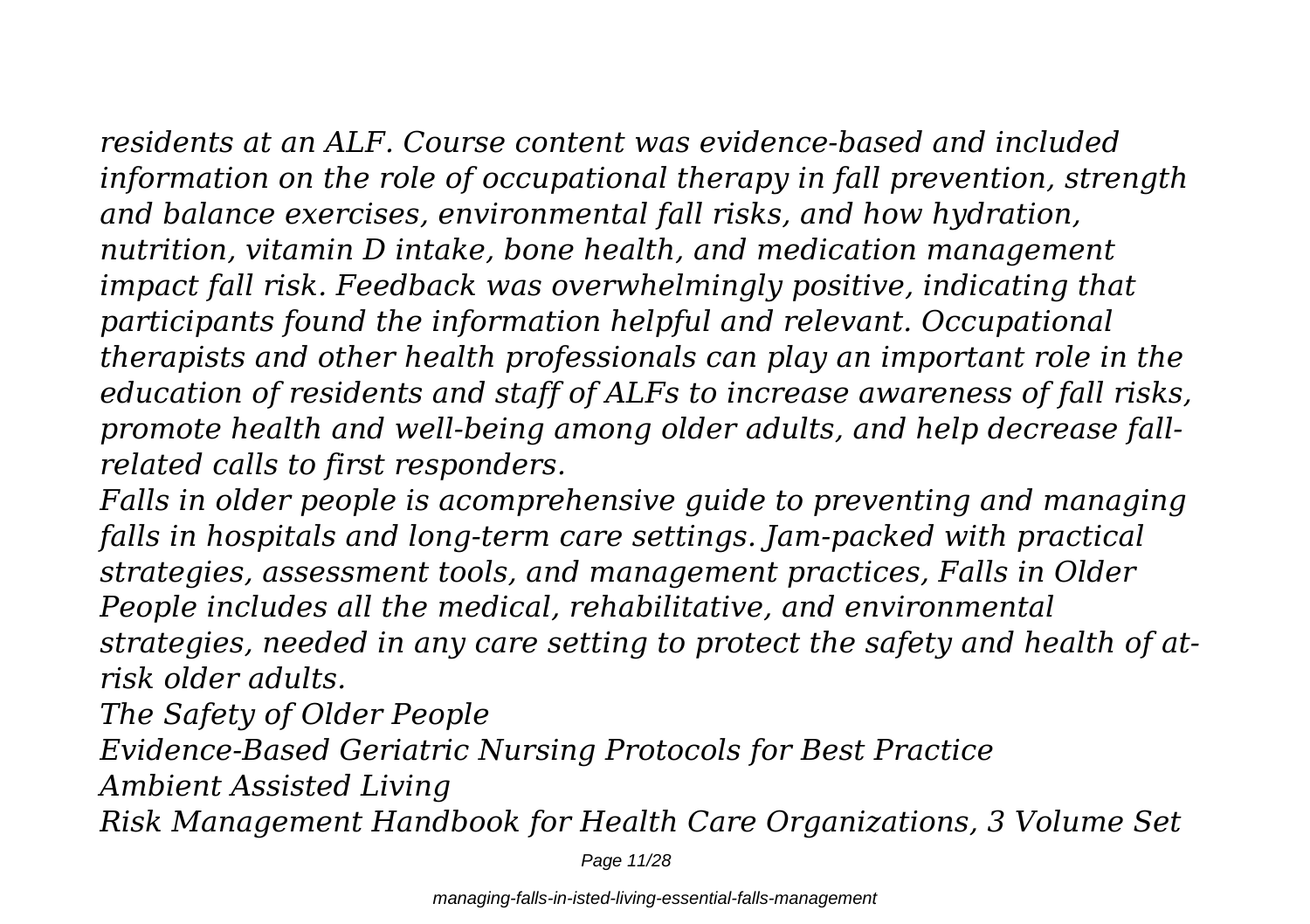### *A Pocket Guide Managing Falls in Adult Day Services WHO Global Report on Falls Prevention in Older Age*

"Nurses play a vital role in improving the safety and quality of patient car -- not only in the hospital or ambulatory treatment facility, but also of community-based care and the care performed by family members. Nurses need know what proven techniques and interventions they can use to enhance patient outcomes. To address this need, the Agency for Healthcare Research and Quality (AHRQ), with additional funding from the Robert Wood Johnson Foundation, has prepared this comprehensive, 1,400-page, handbook for nurses on patient safety and quality -- Patient Safety and Quality: An Evidence-Based Handbook for Nurses. (AHRQ Publication No. 08-0043)."--Online AHRQ blurb, http://www.ahrq.gov/qual/nurseshdbk.

Comprehensive multidisciplinary encyclopedia dealing with aging processes and older adults. Intended for "the educated inquirer who needs a brief authoritative introduction to key

Page 12/28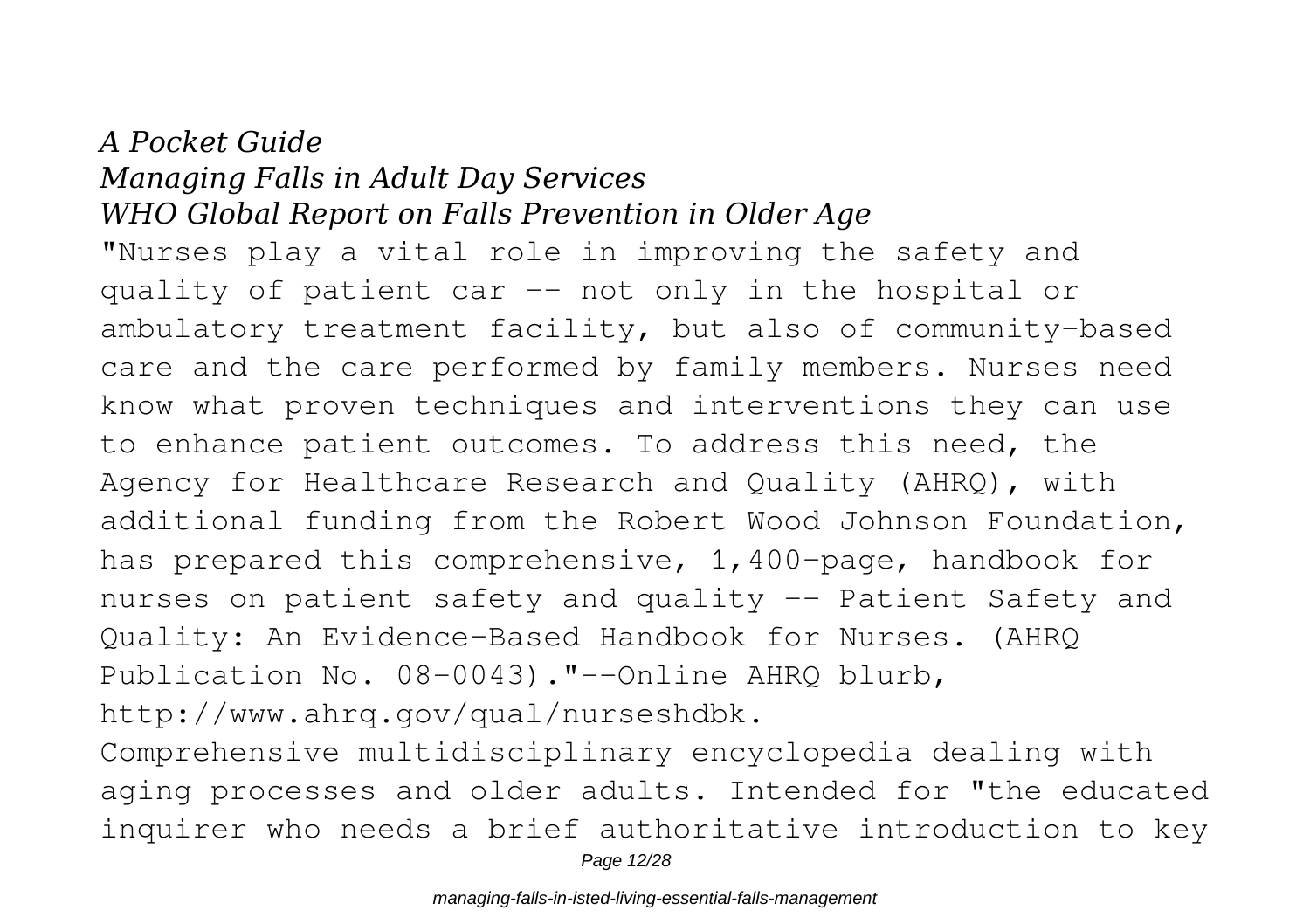topics and issues in aging." Signed entries contain cross references. Contains lengthy bibliography. General index. This book constitutes the refereed proceedings of the 5th International Workshop on Ambient Assisted Living, IWAAL 2013, held in Carillo, Costa Rica, in December 2013. The 13 full papers and 7 short papers were carefully reviewed and selected from 23 submissions. The focus of the papers is on following topics: AAL environments, user interaction and assistive solutions, sensing and activity recognition and key application domains.

Experts provide the clinical, business, and operational aspects of assisted living while presenting innovative approaches to providing a superior atmosphere of care. Practical General Practice E-Book

Practice Questions for RC/AL Administrator

Certification/Licensure

Examining the Assisted Living Workgroup Final Report : Hearing Before the Special Committee on Aging, United States Senate, One Hundred Eighth Congress, First Session, Page 13/28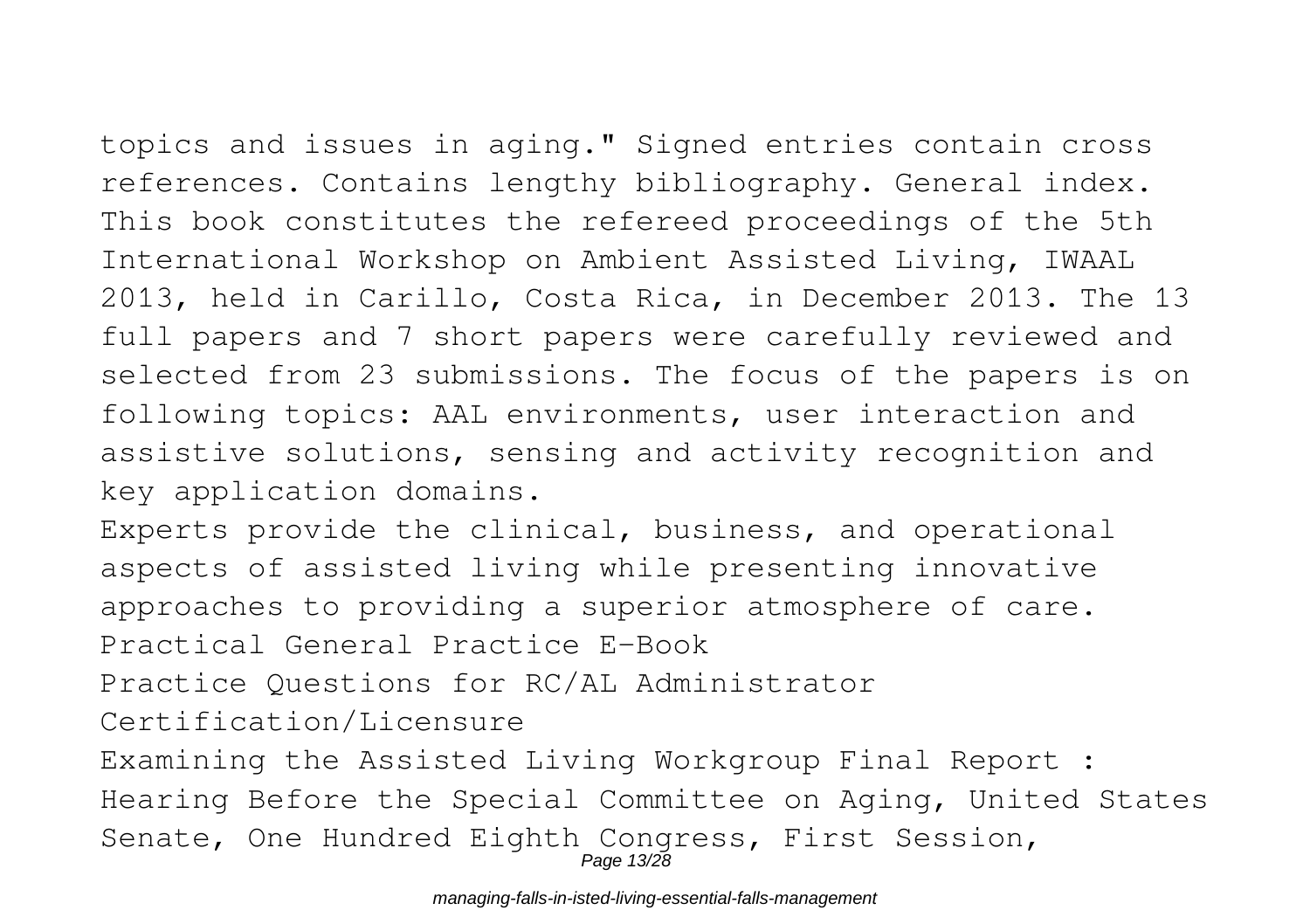Washington, DC, April 29, 2003 Assisted Living in the 21st Century Senior Living Communities OECD Reviews of Risk Management Policies: Sweden 2007 The Safety of Older People Effective Practices and Model Programs in Elder Care Note to Readers: Publisher does not guarantee quality or access to any included digital components if book is purchased through a third-party seller. Assisted Living Administration and Management: Effective Practices and Model Programs in Elder Care 2nd Edition provides students and healthcare professionals with the most up to date and essential knowledge on assisted living and residential care. This comprehensive text empowers current and future assisted living administrators to employ effective practices, understand model programs, and learn the necessary tools and tips to maximize the overall health, safety, and comfort of residents in their care. Organized by domains of practice, it also covers content information required to prepare for state-based Residential Care and Assisted Living (RC/AL) administrator certification or licensure exams. The textbook is structured in five parts which instruct on how to build and manage effective assisted living and residential care communities, beginning with Organizational Management and progressing through Human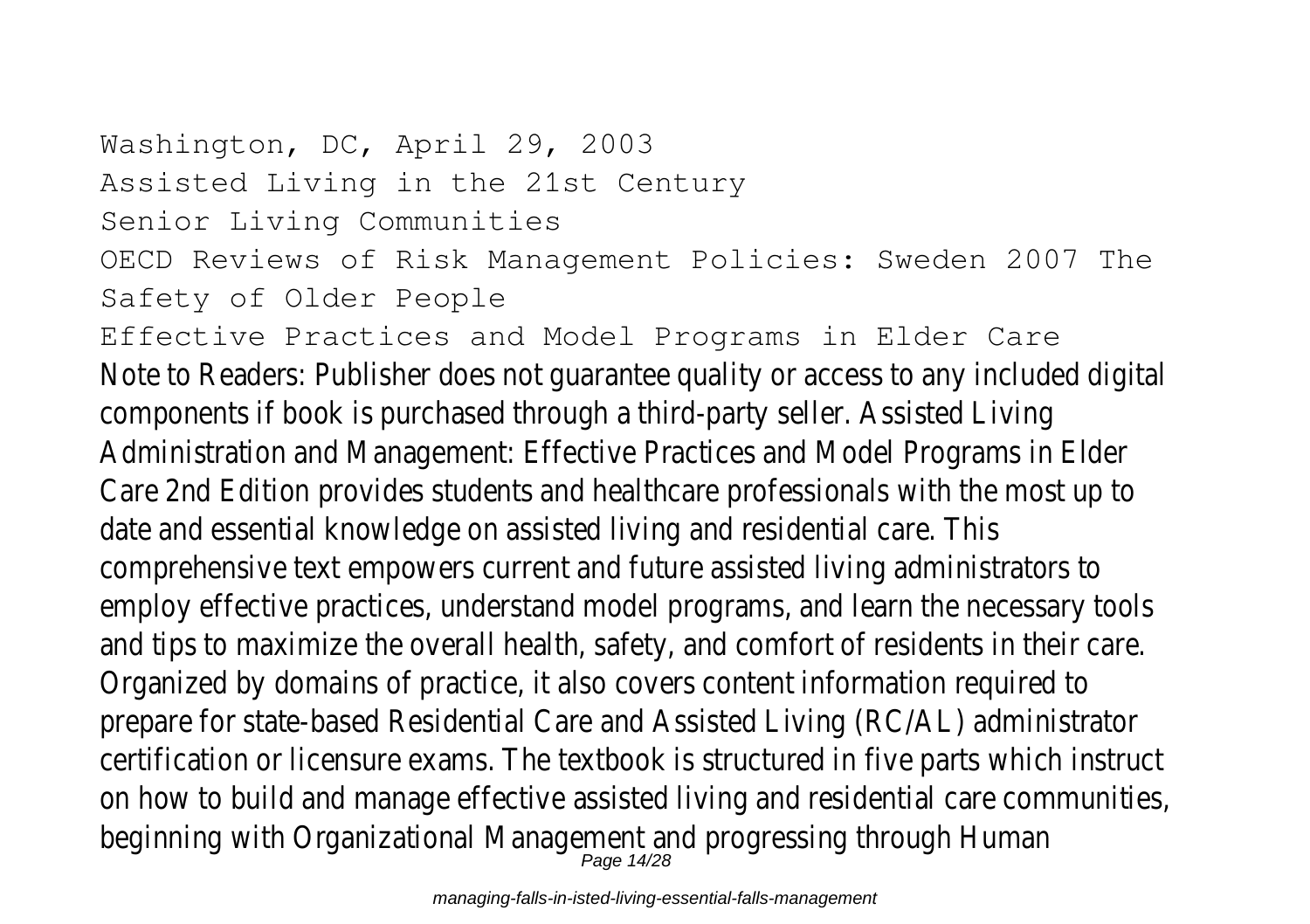Resources, Business and Financial Management, Environmental Management, and Resident Care Management. The second edition includes six new chapters on evolving topics, such as interprofessional practice, home and community-based services (HCBS) as alternatives to assisted living, information and communication technology (ICT), LGBT issues, memory care units, and palliative and hospice care. Chapters feature learning objectives, case studies, effective practices, and more enabling students and healthcare professionals to evaluate, analyze, and synthetize information on how to best operate, manage, and lead assisted living communities. Useful for any long-term care and health management professional or student in the fields of gerontology, health administration, and long-term care administration, this comprehensive book covers the most crucial aspects of assisted living and residential care management—the most abundant and fastest growing senior living line of service in the United States. Key Features: Describes real-life situations and challenges associated with Assisted Living Administration with pragmatic solutions which highlight the most effective practices and model programs in elder care Contains new chapters on interprofessional practice, home and community-based services (HCBS) as an alternative to assisted living, information and communication technology (ICT), LGBT issues, memory care units, palliative and hospice care Highlights useful details on business and financial management, including guidelines for marketing facilities and services, important legal

Page 15/28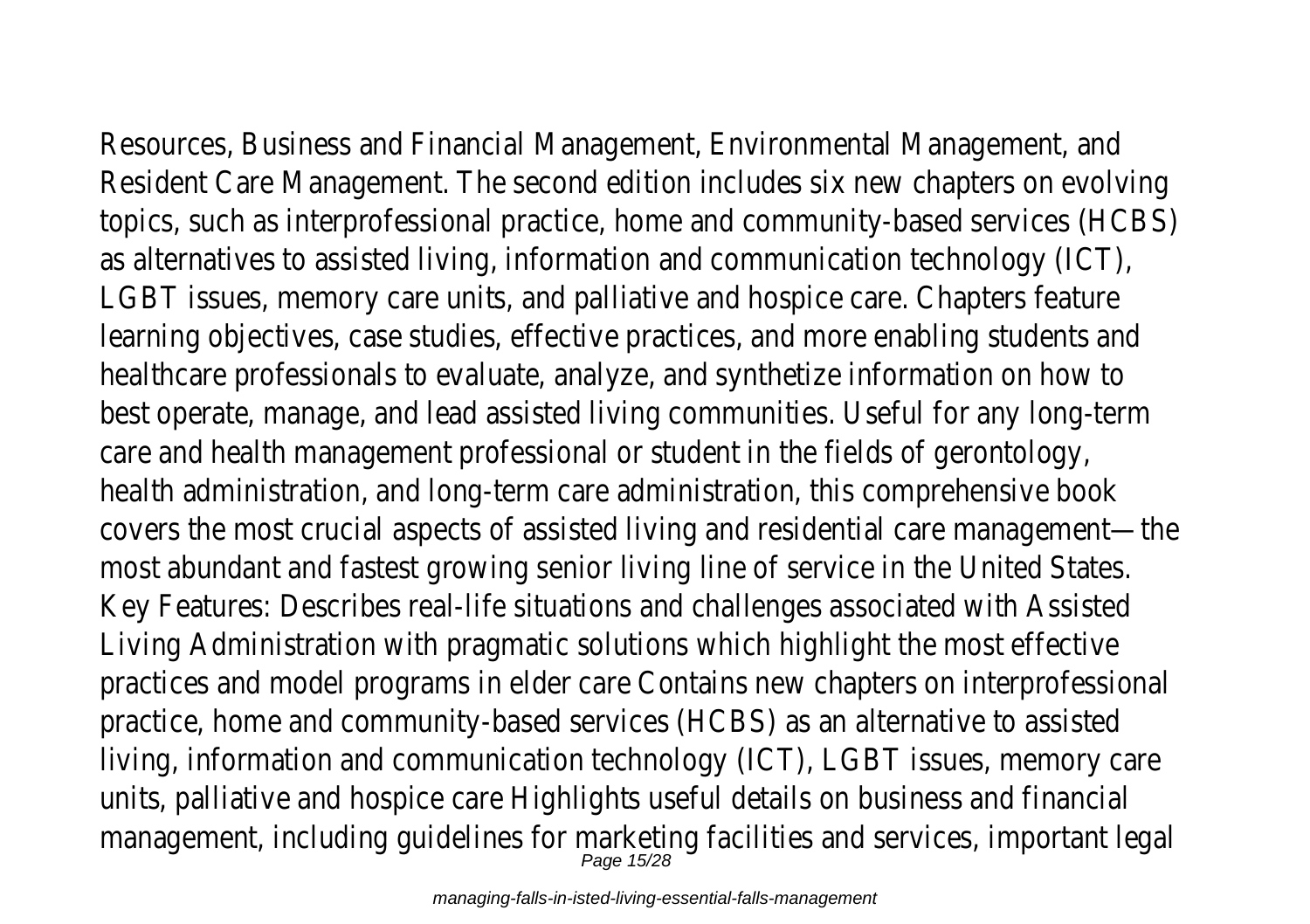issues and terms, and evolving public policy issues Incorporates chapters on environmental management, with information on accessibility, fire safety, disaster preparedness, universal design and aging in place, and much more Emphasizes the importance of holistic, resident care management by examining the biological, psychological, and social aspects of aging Prepares students to qualify and sit for the state certification or licensure examination as Assisted Living Administrators Includes access to the fully downloadable eBook and instructor resources including a test bank Shows readers how to avoid falls throughout daily life by controlling, minimizing, or eliminating hazards found in the home and the environment.

This book constitutes the refereed proceedings of the 7th International Conference On Smart Homes and and Health Telematics, ICOST 2009, held in Tours, France, in July 2009. The 27 revised full papers and 20 short papers presented were carefully reviewed and selected from numerous submissions. The papers are organized in topical sections on cognitive assistance and chronic diseases management; ambient living systems; service continuity and context awareness; user modeling and human-machine interaction; ambient intelligence modeling and privacy issues, human behavior and activities monitoring.

This book documents the state of the art in the field of ambient assisted living (AAL), highlighting the impressive potential of novel methodologies and technologies to Page 16/28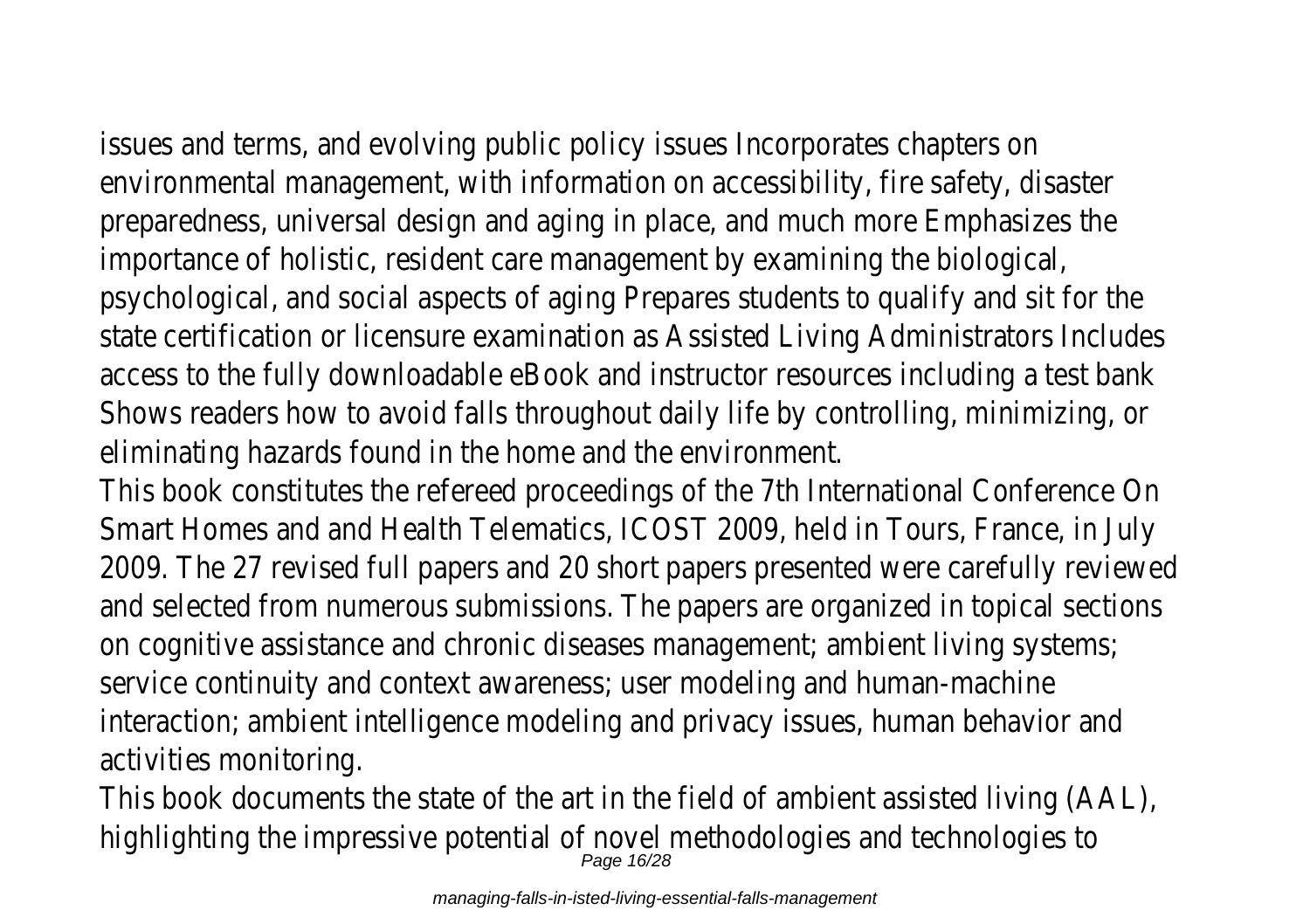enhance well-being and promote active ageing. It covers a broad range of topics, with

sections on technological sensors and platforms, social robotics for assistance, assistance and care applications, health and medical support methodologies and technologies, as well as the analysis, modelling and design of AAL services. The book comprises a selection of the best papers presented at the 8th Italian Forum on Ambient Assisted Living (ForitAAL 2017), which was held in Genoa, Italy, in June 2017 and brought together researchers, technology teams and professional associations, as well as representatives of the Italian regions and advisors to the Italian Ministry of Education, University and Research, with the goal of developing a consensus on how to improve provisions for the elderly and impaired. The respective contributions offer valuable insights into how the latest advances can help address the needs of the elderly and those with chronic health conditions. They also underscore the need for AAL to continue moving toward multidisciplinary integration, so as to embrace the various disciplines that place the user of services at the centre of the design process. Post-Acute and Long-Term Medicine Geriatric Diabetes Elder Law Portfolio Recognition of Excellence in Aging Research, Committee Report, Report of the Special

Committee on Aging, United States Senate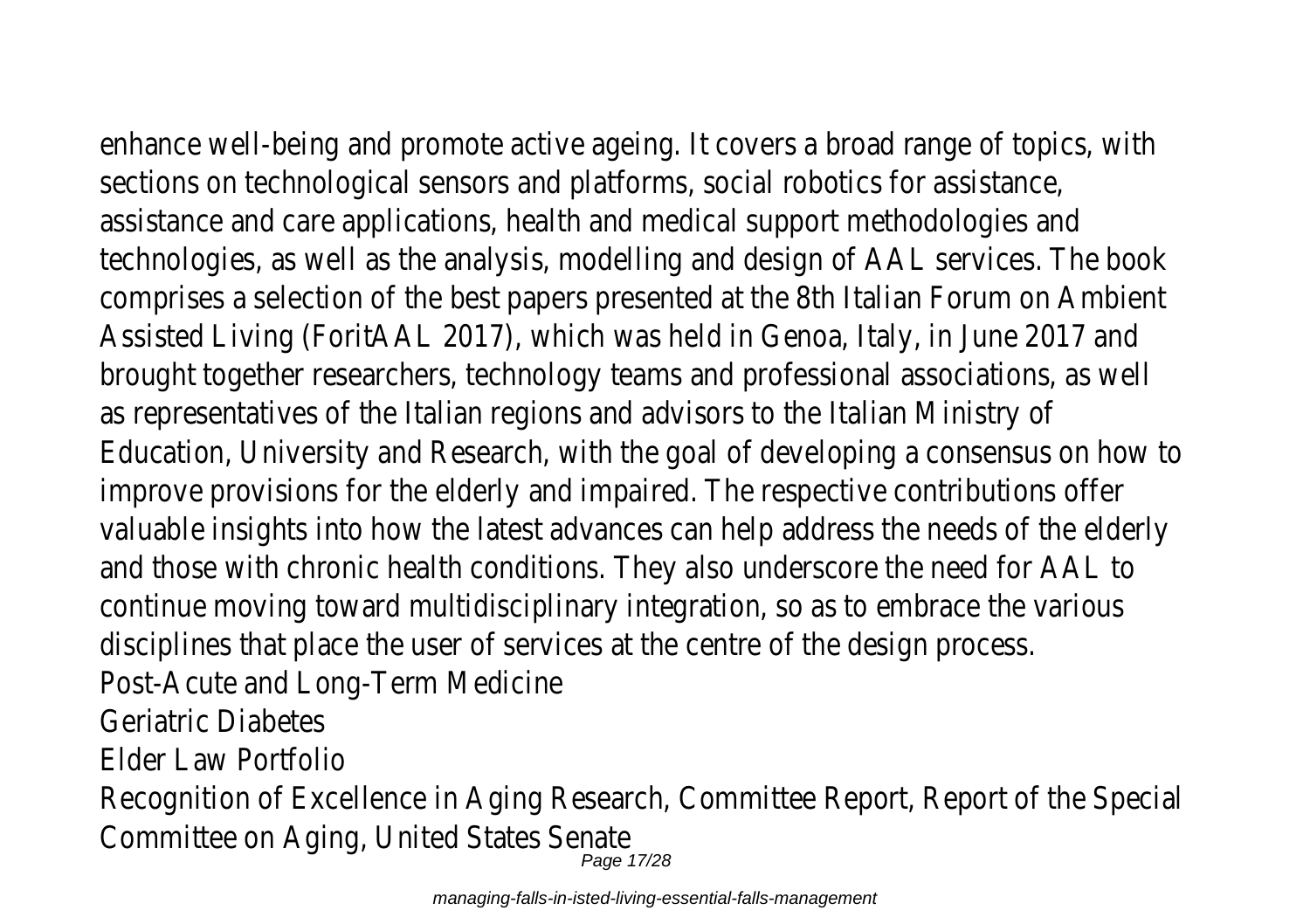# Assisted Living Administration Assisted Living at the Dawn of America's "age Wave" Falls Handbook

This book addresses current issues surrounding hospital readmissions and the practice of post-acute and long-term care (LTC). Thoroughly updated, the Second Edition of this practical pocket guide presents new regulations governing these services and lessens the uncertainty involved in caring for patients in a long-term care facility. The book is divided into four sections that cover: types of care, which include community care, nursing facility care, and teamwork; clinical medicine, with suggested approaches to common conditions and wound care; psychosocial aspects of care, which include ethical and legal issues and caring for families; and special issues, with chapters on documentation, coding, and medication management. As community-based care is an area of rapid growth where the elderly are increasingly seeking their medical care, new chapters have also been added that describe these programs. Written by expert contributors, many of whom have worked within the American Medical Directors Association to create and disseminate a knowledge base for post-acute and LTC, this is a valuable resource for clinicians and educators seeking to maximize the care and living experience of residents in post-acute and long-term care settings.<br>Page 18/28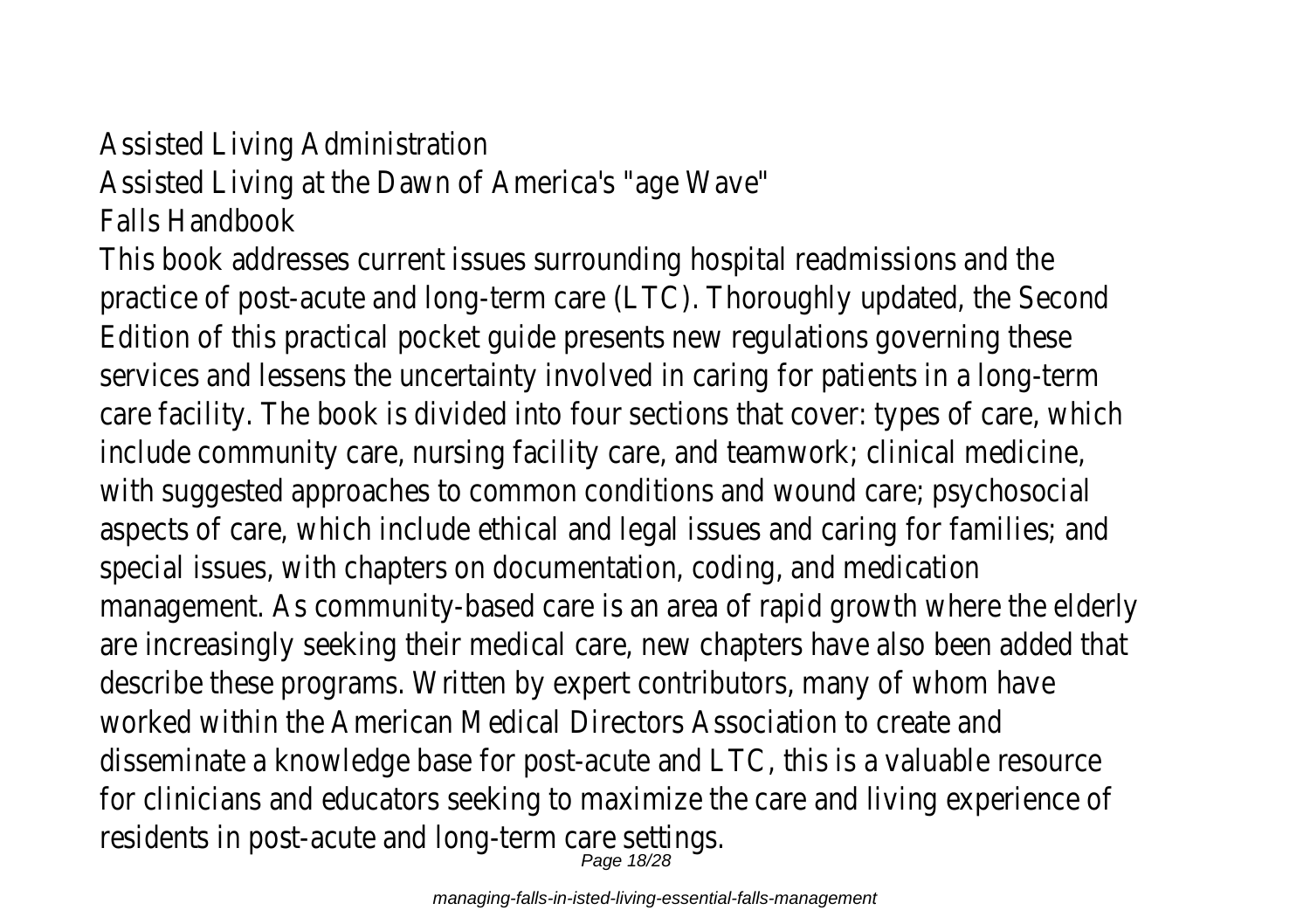Contains more than 300 practice questions and answers! Assisted Living Administration and Management Review is the first practical question-based study guide for anyone preparing for certification or licensure exams in residential care and assisted living (RC/AL) administration. Organized according to the original five domains of practice established by the National Association of Long-Term Care Administrator Boards (NAB) and used in Assisted Living Administration and Management: Effective Practices and Model Programs in Elder Care, Second Edition, the book reflects the type of questions seen on the state and national exams. Answers and brief rationales have been provided in a final chapter organized according to the five domains of practice or knowledge areas of responsibility - Organizational Management, Human Resources Management, Business and Financial Management, Environmental Management, and Resident Care Management. Written by certified assisted living administrators and licensed health professionals and featuring questions relevant to all state-based exams, this is the authoritative study guide for anyone seeking professional certification/licensure in this growing line of service. The review begins with a comprehensive introduction to the current professional landscape of residential care and assisted living administration in addition to coverage of the different certification and licensure programs available. The following domain-based chapters feature multiple-choice,<br>Page 19/28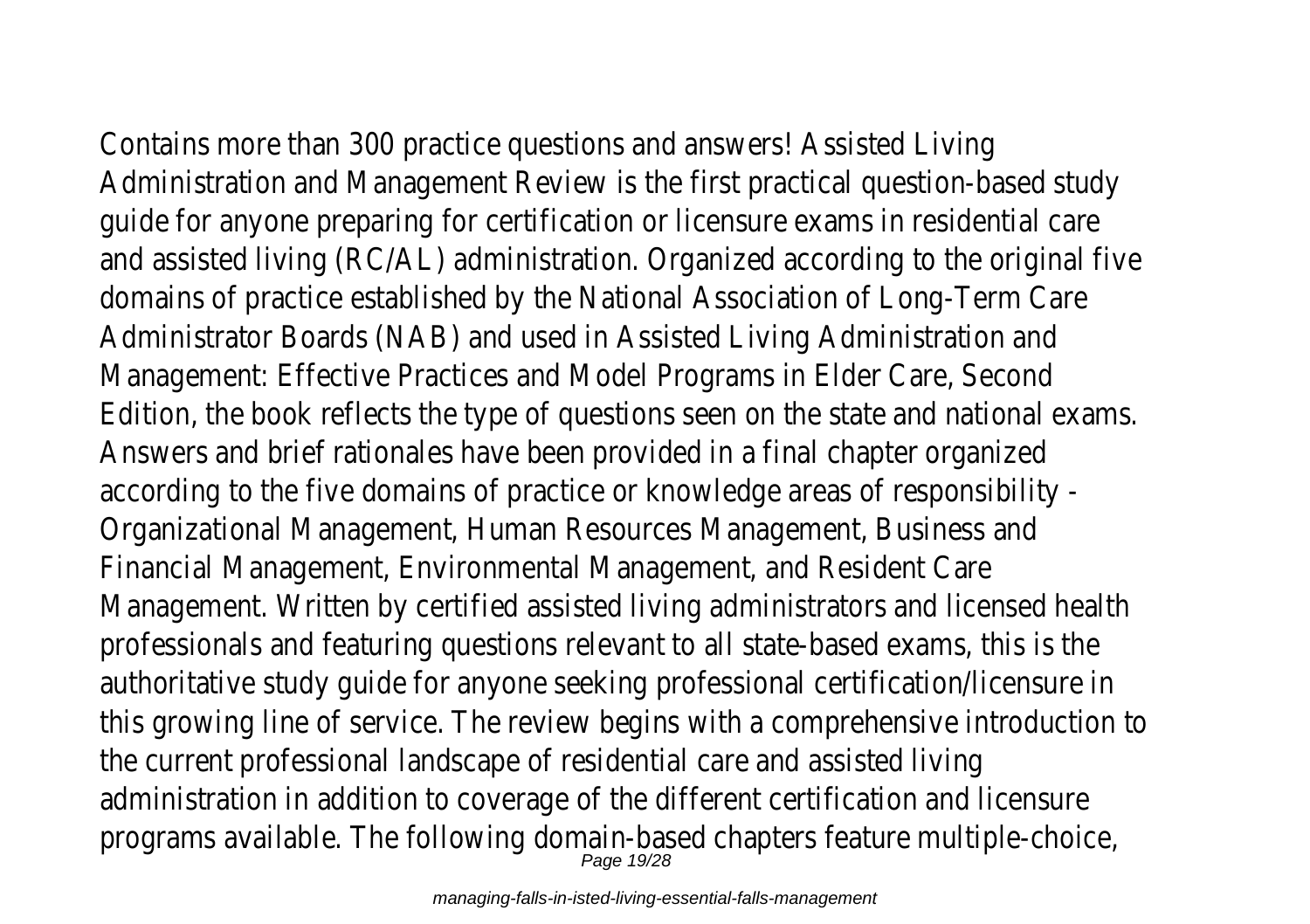single-best answer questions, covering all core knowledge areas of responsibility that one is likely to see when taking state or national exams. Containing over 300 practice questions with rationales to encourage self-assessment and further learning, this is a must-have resource for students and professionals seeking RC/AL administrator certification or licensure. Key Features: Over 300 multiple-choice, single-best answer questions with answers and rationales Prepares students to study for Residential Care/Assisted Living (RC/AL) administrator certification and licensure exams administered at the state or national level Organized according to five domains of practice - Organizational Management, Human Resources Management, Business and Financial Management, Environmental Management, and Resident Care Management Written by certified assisted living administrators and licensed health professionals

Designated a Doody's Core Title! "Caring for the older adult population is a challenge and the goal of nursing practice is to help preserve or restore an older adult's function and maximize their well-being and quality of life. This book is a wonderful resource for assisted living clinicians and nurses who wish to serve this population. It is well written, easy to read, and well organized so it can be used as a textbook for nursing students in geriatric nursing." Score: 94, 4 stars --Doody's "This book, written by and for nurses across the spectrum of nurse providers  $_{\it Page\,20/28}^{\it Page\,20/28}$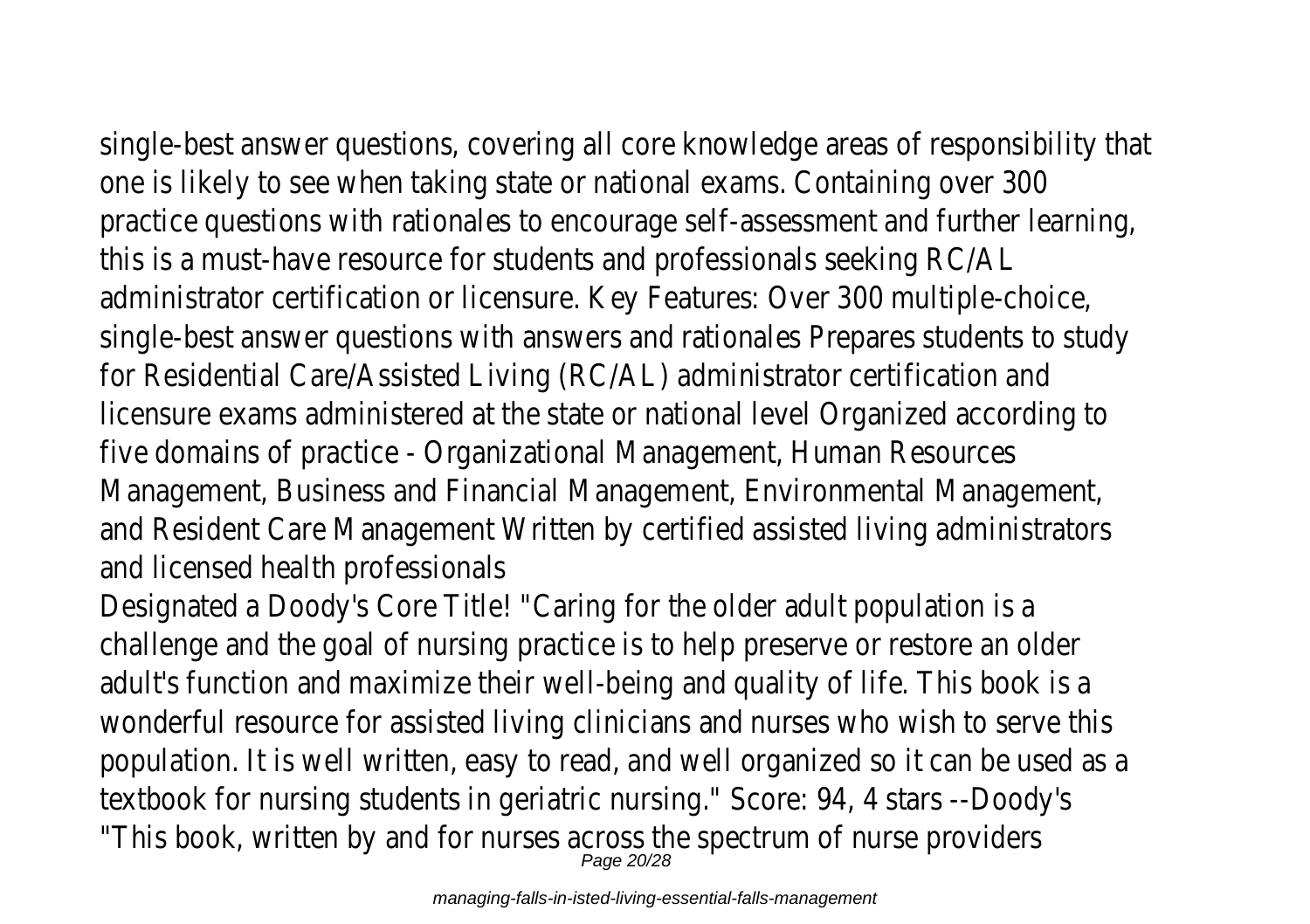(advanced practice nurses, delegating nurses, and the direct care workforce), covers all aspects of management as well as the many common clinical problems and syndromes we encounter among older adults. Further, this book proposes wonderful assessment and intervention material that will help the entire health care team keep residents within their AL communities through early recognition and management of acute illnesses. Kudos to our nursing colleagues for editing this publication and may it serve as the useful guide for AL residents across the country." --John B. Murphy, MD President, American Geriatrics Society Professor of Medicine and Family Medicine Warren Alpert Medical School of Brown University This book provides a comprehensive overview of both management activities and clinical competencies for assisted living nurses. The authors provide practical guidelines and decision-making models to help nurses address both the large- and small-scale challenges of their daily practice. With Assisted Living Nursing, readers can gain the essential problem-solving and task management skills critical to their daily work. The contributors cover a wide range of topics, including: Management Ethics in nursing practice Regulatory oversight and reimbursement Organizational culture Leadership theories and styles Conflict resolution Finance and budget management Risk assessment Clinical Practice Admission-transfer-discharge assessment Infection Control Cultural aspects of care Geriatric clinical syndromes and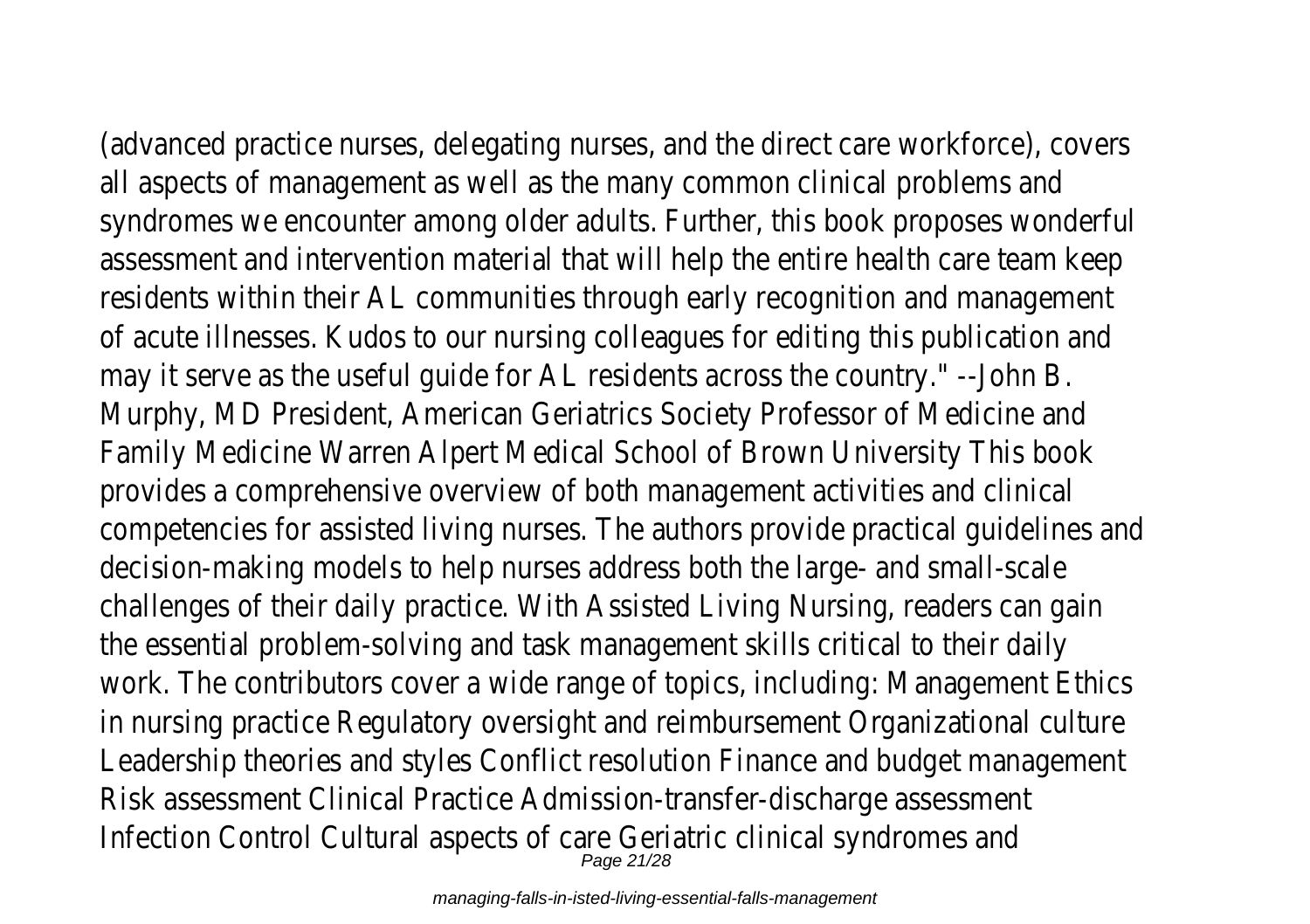disorders Palliative and hospice care principles Rehabilitation/restorative nursing Theories of aging Ultimately, this book serves as the definitive, one-stop resource, addressing virtually every topic of interest to assisted living nurses.

Focusing on fall-related injuries, this report looks at Sweden's policies in the area of older people's safety and well-being, seeking out and identifying good practices and areas where improvements could be made.

Operations Management and Marketing for Assisted Living, Congregate, and

Continuing Care Retirement Communities

Safe at Home with Assistive Technology

Falls in Older People

5th International Work-Conference, IWAAL 2013, Carrillo, Costa Rica, December

2-6, 2013, Proceedings

Italian Forum 2017

Assisted Living Administration and Management

Why It's Not Plug and Play

**The number of elderly patients with diabetes is increasing at a significant rate. Responding to this growth, this source serves as a solid arsenal of information on the varying presentations and challenges associated with diabetes in the geriatric patient, and**

Page 22/28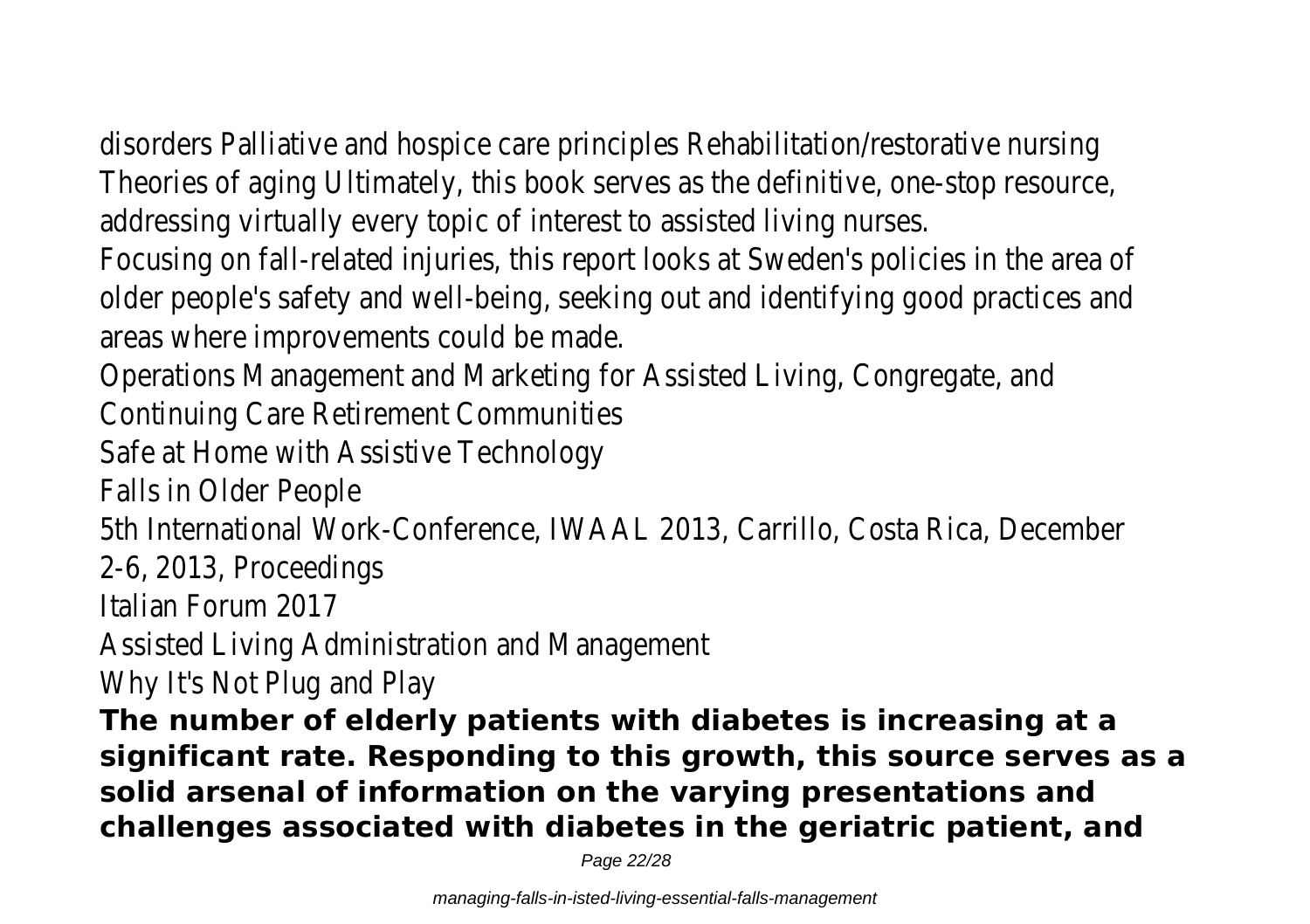**supplies clearly written sections on the screening, diagnosis, and treatment of diabetes**

**The technology underpinning the various types of Telehomecare available has been current for more than a decade, and the time is right for an evaluation of both the technology and the effectiveness of Telehomecare as a system which contributes to the delivery of care within the home. The field is complex, encompassing multiple applications which monitor things such as task oriented behavior; lifestyle; vital signs; environmental extremes (such as carbon monoxide levels); and passive personal emergency response systems. All of these applications are based upon the collection of data within the home by a device which translates that data into information and transmits it to an external location, prompting some type of action if necessary. This book brings together the views and experience of a wide variety of contributors involved in the research and application of Telehomecare. It is divided into two sections, containing contributions from the United States, the United Kingdom and the Netherlands. Each section, comprises chapters written from three different perspectives: research-based, business and the implementation of care. The authors include**

Page 23/28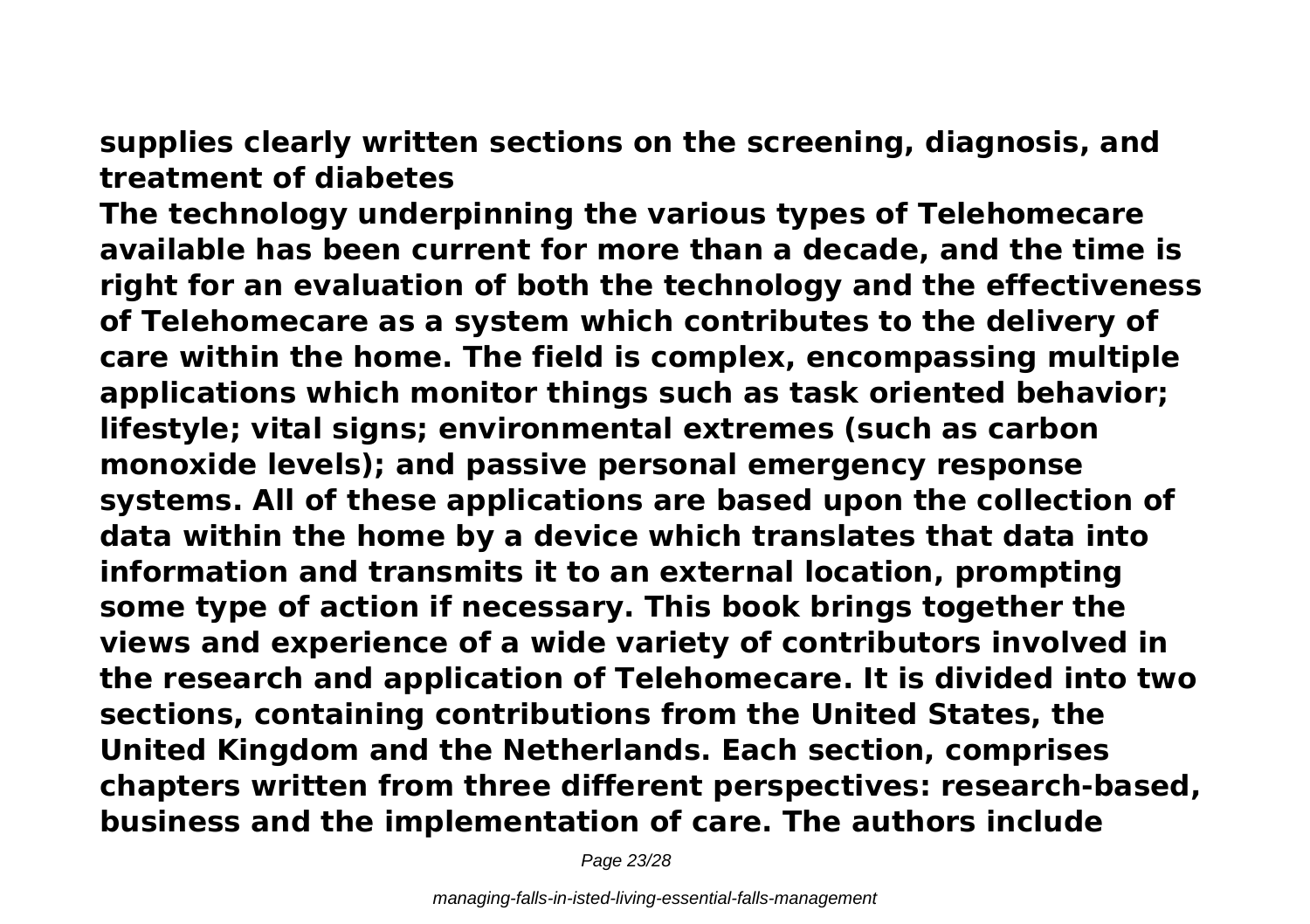**academic researchers, policy experts, individuals with direct business experience and care providers from each of the three countries. The book reflects on where Telehomecare is today and speculates as to what the future might hold for the field. It will be of interest to all those involved in caring for people in their own homes.**

**This issue of Clinics in Geriatric Medicine, guest edited by Drs. Michael Malone and Kevin Biese, is devoted to Care for the Older Adult in the Emergency Department. Articles in this outstanding issue include: Approach to the Older Patient in the Emergency Department; Ten Best Practices for Older Adults in the Emergency Department; Delirium and Dementia; Falls and Geriatric Trauma; Older Adults in the Emergency Department with Frailty; Communication Strategies to Better Care for Older Individuals in the Emergency Department; Systems-based Practice to Improve Care Within and Beyond the Emergency Department; Common Medication Management Approaches for Older Adults in the Emergency Department; Elder Abuse and Neglect; Care of those with end-of-life needs / Advanced illnesses in the Emergency Department; Behavioral Health Needs of Older Adults in the**

Page 24/28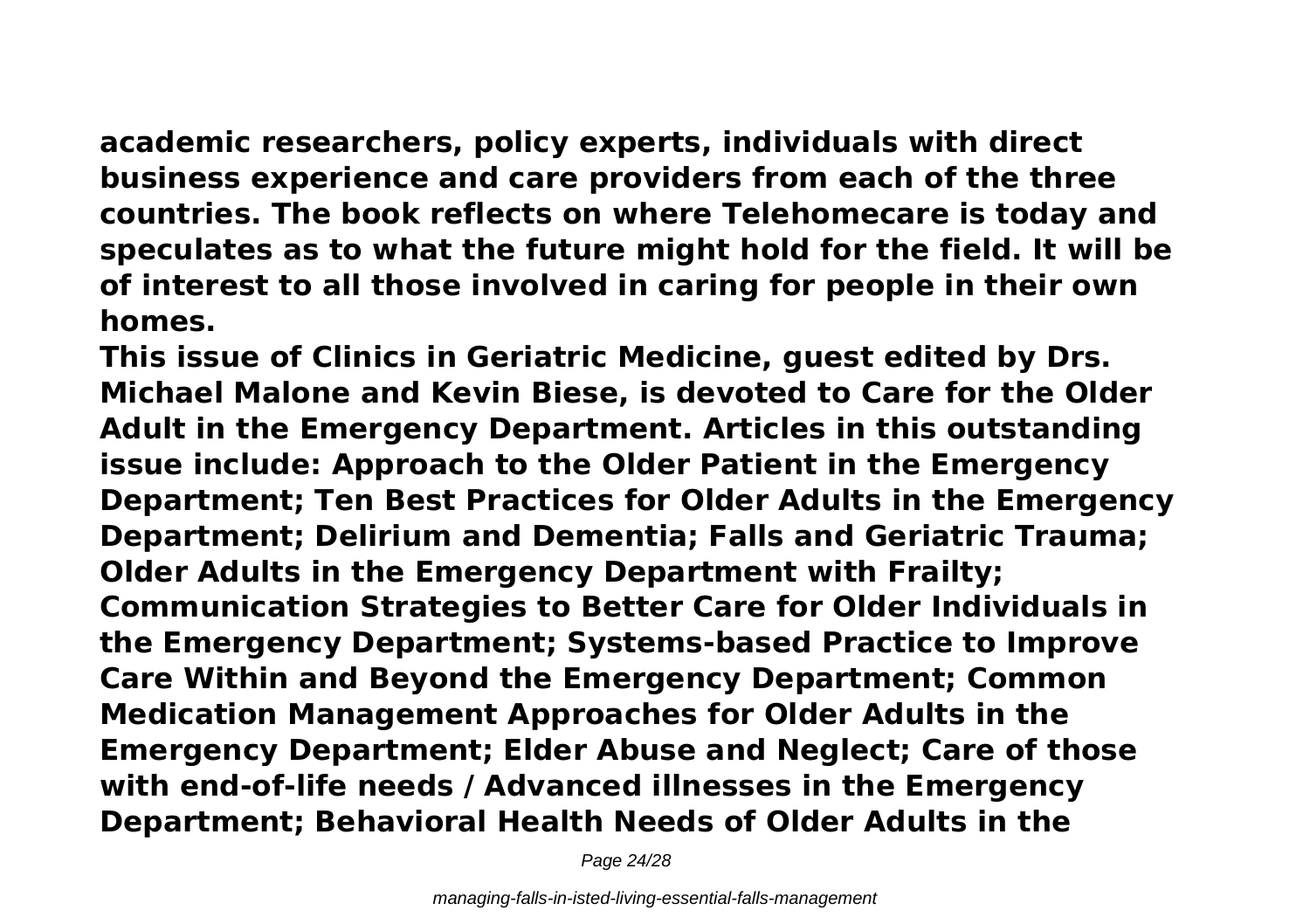**Emergency Department; and Pain Management Strategies for Older Adults.**

**Practical General Practice is a highly practical manual, specifically designed for use during the consultation process. Containing over 1000 conditions, the unique underlying structure of the book allows the GP to see immediately what treatment is recommended and why. All recommendations are highly specific - giving a firm guide to the GP during the consultation process rather than a list of possibilities that the GP might wish to consider. Bullet points for action which give the GP an immediate summary of the issues that must be covered in the consultation. Bullet points of the key evidence which justifies those recommendations. All chapters thoroughly revised, to reflect changes in the evidence, and in major guidelines, since the last edition. NNT values provided when available**

**A Case Study Guide Using Fall Prevention Strategies In Nursing Homes And Assisted Living Facilities**

**Examining Its Role in the Continuum of Care : Hearing Before the Special Committee on Aging, United States Senate, One Hundred Seventh Congress, First Session, Washington, DC, April 26, 2001**

Page 25/28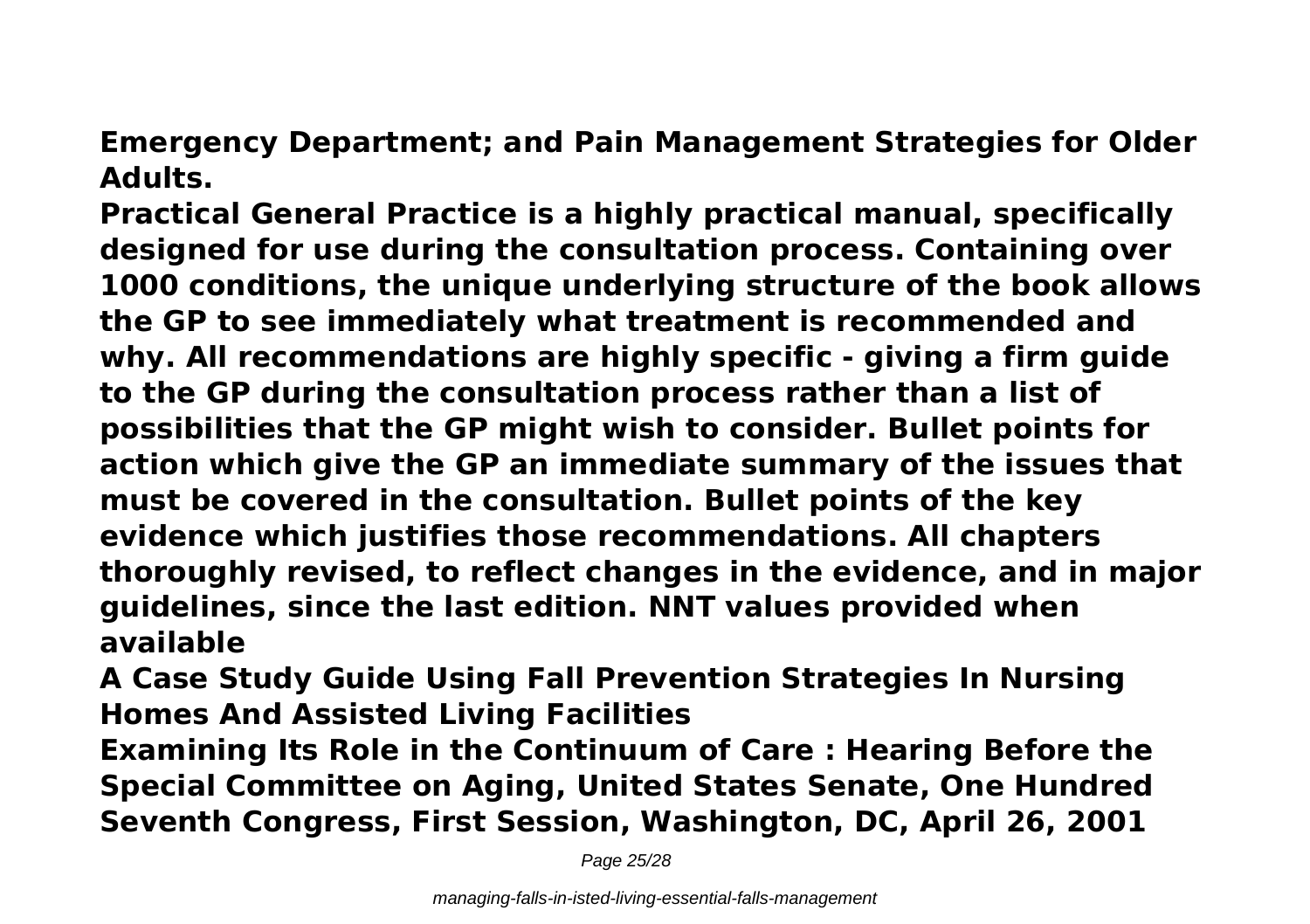# **[Formerly Physical Management in Neurological Rehabilitation E-Book]**

# **Environmental Impact Statement The Encyclopedia of Aging**

# **Prevention & Management**

## **Ambient Assisted Living and Active Aging**

*This book describes how assistive technology can help handicapped, elderly and acutely sick people to manage their daily lives better and stay safe in the home. It discusses how safety is understood from an ethical, technical and social perspective, and offers examples of the problems that users, their helpers and professional carers have with assistive technology in everyday situations. The book provides insights from user-centred research and uses photographs to illustrate the main topic: how users and technology can work together to ensure safety. Userfocused and combining experience with research, the book will interest users of these kinds of technology, health professionals who might introduce and/or prescribe them, engineers who develop and sell assistive technological gadgets, and architects who build safe homes – as well as researchers and students who work in these fields. It provides an overview of the existing technology, examines ways to test its effectiveness from the point of view of users, health professionals and researchers from different fields (architecture, education, engineering, facility management, medicine, nursing, occupational therapy, rehabilitative*

Page 26/28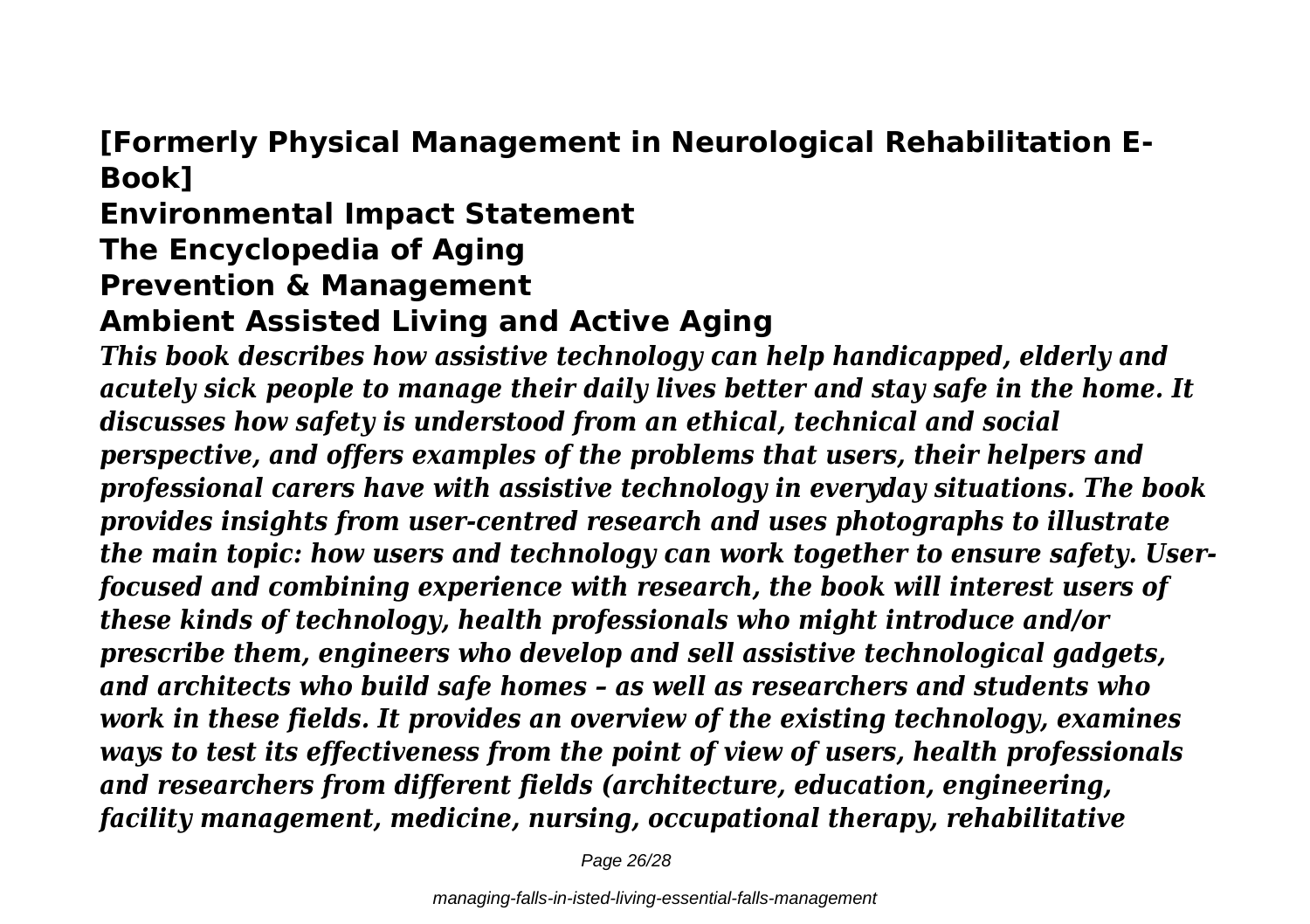*medicine, physiotherapy, social science and speech therapy), and lists useful addresses, websites and literature*

*cs.hlth.cmmhlth*

*In-depth, timely, and practical coverage of key issues in elder law practice.*

*Written by outstanding elder law experts, this unique publication is the first place to look for detailed answers to pressing questions concerning Medicaid, long-term care planning, healthcare issues, trusts, powers, and guardianship -- every facet of today's elder law practice. Each portfolio has distinctive title and author. The series includes 28 portfolios to date.*

*"A complete guide for senior living communities. Any organization contemplating entering the senior living market should read this book to fully understand all the specifics and issues of delivering senior housing." -- Health Progress Handbook of Geriatric Care Management*

*An Educational Intervention*

*Hearing Before the Special Committee on Aging, United States Senate, One Hundred Twelfth Congress, First Session, Washington, DC, November 2, 2011 Care for the Older Adult in the Emergency Department, An Issue of Clinics in Geriatric Medicine, E-Book*

*Preventing and Reducing Falls in Assisted Living Facilities*

*Pipestone National Monument (N.M.), General Management Plan*

*Departments of Labor, Health and Human Services, Education, and Related Agencies Appropriations for 2008: Dept. of Education FY 2008 budget*

Page 27/28